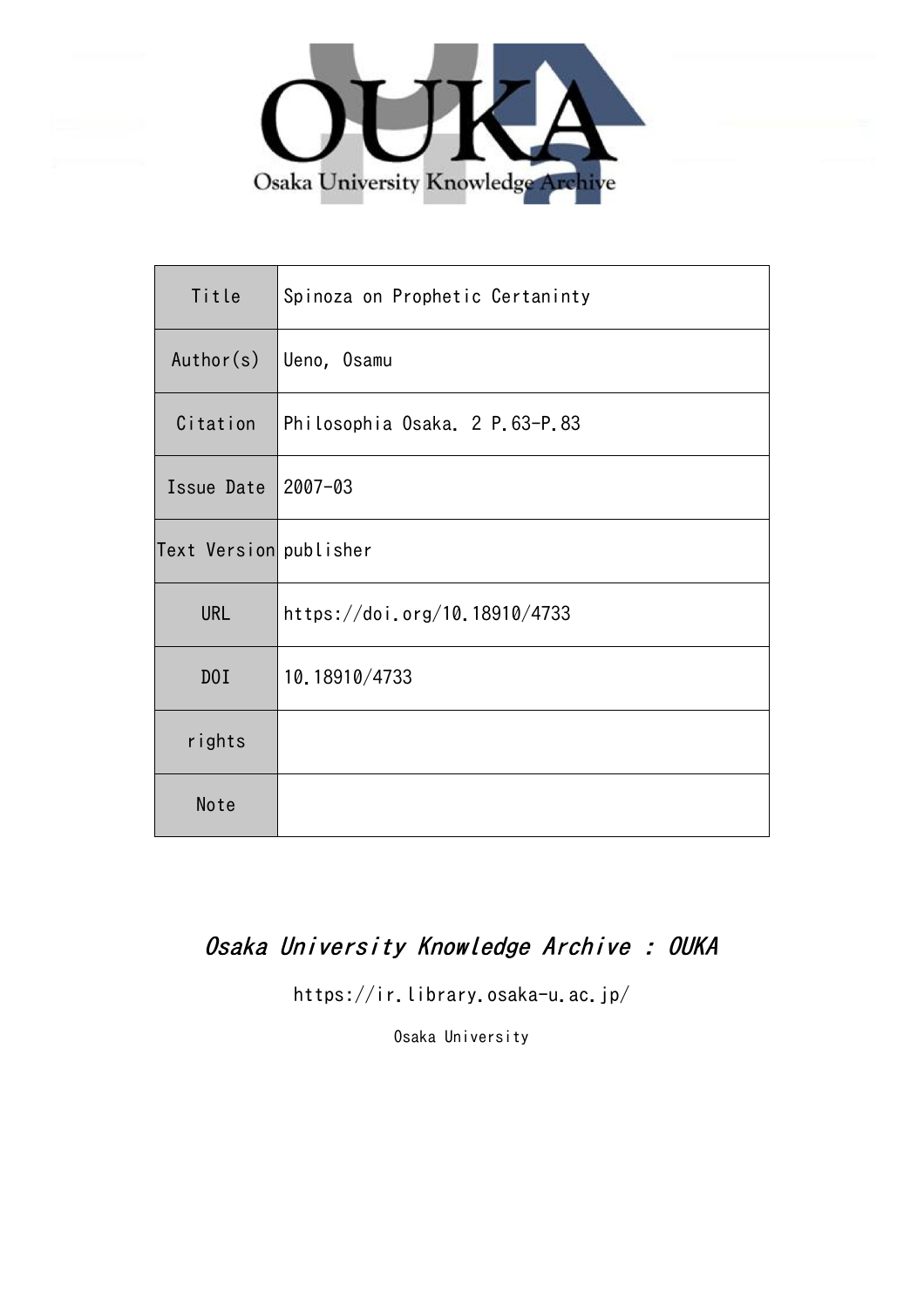# Osamu UENO (Osaka University)

# Spinoza on Prophetic Certainty

One of the most controversial issues in interpreting Spinoza's *Tractatus Theologico-Politicus* is its affirmative treatment of prophetic certainty, and the certainty of salvation in particular. The 'universal faith' that Spinoza puts forward in Chapter 14, which he claims should be accepted by everyone, sets out the dogma: '[A]ll who obey God by following this way of life'—that is, by doing justice and charity—and only those, are saved'.1 Does Spinoza mean it? The claim seems at first sight to be relatively implausible, given that Spinoza is a rationalist who identifies God with Nature, and rejects any idea of a God of commandment, and is therefore often regarded as an atheist.

Spinoza identifies a dilemma that the readers he has in mind would eventually come to face, which is, 'If we accept this principle [i.e., the dogma of salvation] without reason, blindly, then we too are acting foolishly without judgment; if on the other hand we assert that this fundamental principle can be proved by reason, then theology becomes a part of philosophy, and inseparable from it.<sup>22</sup> In either case reason decides the issue, and theology that is based on prophetic authority will be dismissed as talking nonsense, or as simply redundant. Is this a sly allusion to the victory of reason over theology? Arguably, no, in that Spinoza, rather startlingly perhaps to those who take him to be an atheist, offers a solution by which theology avoids such a dilemma:

To this I reply that I maintain absolutely that this fundamental dogma of theology cannot be investigated by the natural light of reason, or at least that nobody has been successful in proving it, and that therefore it was essential that there should be revelation. Nevertheless, we can use judgment in order to accept with at least *moral certainty* that which has been revealed<sup>3</sup>

In what follows, we examine the idea of 'moral certainty' ('*certitudo moralis*') noted here. According to Spinoza, we should accept, with *moral certainty*, a prophetic doctrine as 'authentic' ('*verum*'),<sup>4</sup> the truth of which, however, we cannot—and should not be able to—investigate or prove by reason. Spinoza's position here is based on two arguments, one negative and the other positive. The negative argument centers upon a communicational condition in which the prophets had to 'accommodate' their language to common use. The positive argument, on the other hand, deals with the conditions by which the prophets could come to believe in revelation. The certainty in question

<sup>1</sup> TTP, pp.177-178.

 $2$  TTP, p.185.

<sup>&</sup>lt;sup>3</sup> TTP, p.185. The emphasis is mine.

<sup>4</sup> TTP, p.187.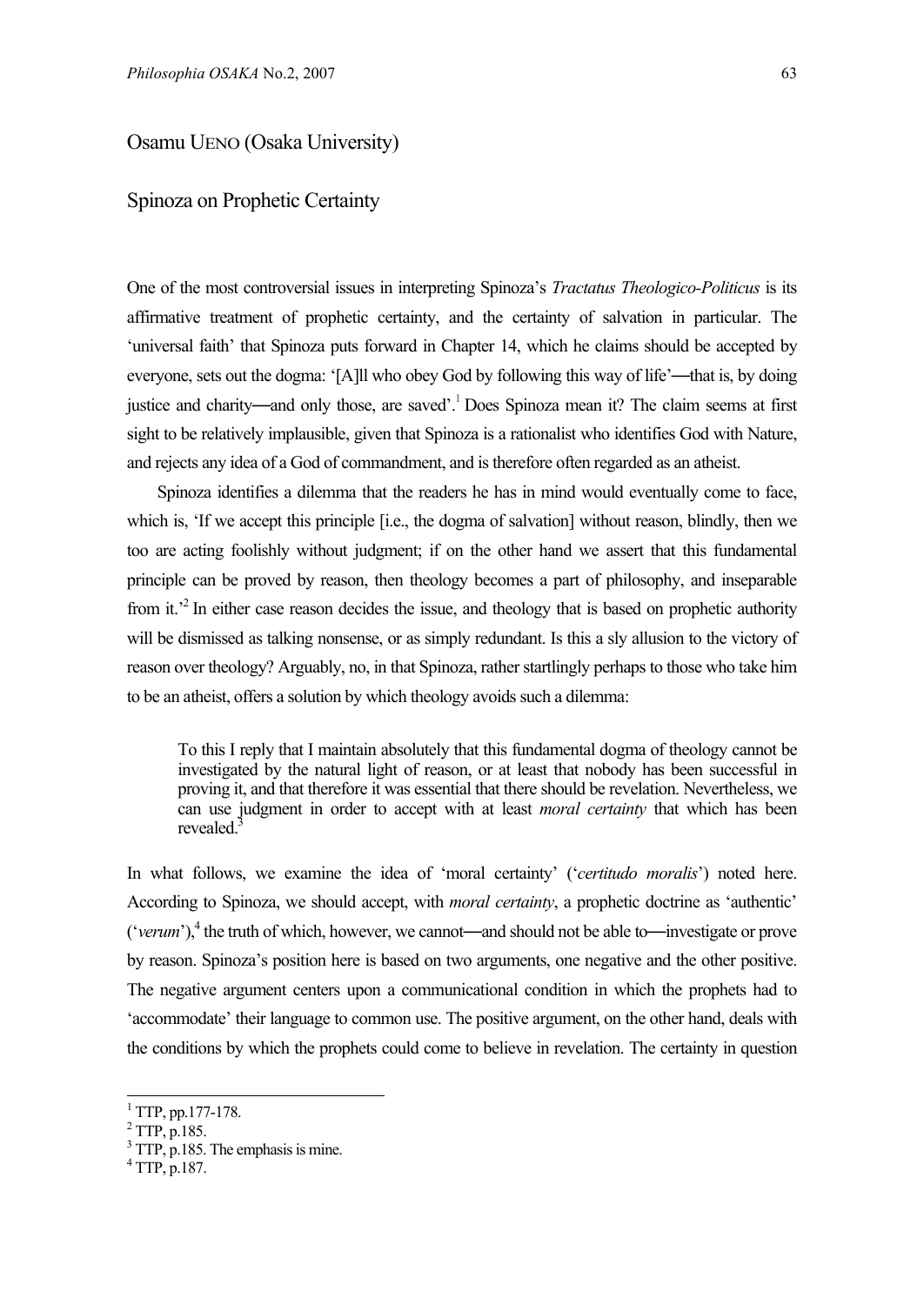must be sought in these two arguments, each of which we will examine in detail.

#### 1 Accommodation Theory

The readers of the *Tractatus Theologico-Politicus* could not fail to have been struck by its seemingly contradictory positions: while accepting prophecy as sure knowledge, Spinoza describes the prophets as being as ignorant as ordinary people. 'Prophecy, or Revelation,' he claims, 'is the sure knowledge of some matter revealed by God to man,' and a prophet is 'one who interprets God's revelations to those who cannot attain to sure knowledge of the matters revealed, and can therefore be convinced of them only by simple faith.<sup>5</sup> Other lines seem to conflict with this position: 'Solomon, Isaiah, Joshua and the others were indeed prophets: but they were also men, subject to human limitations'; furthermore, with regard to important, revealed matters, 'the prophets could have been, and in fact were, ignorant without prejudice to their piety.<sup>56</sup> Spinoza acknowledges that the prophets unanimously professed God's existence, uniqueness, omnipotence, and providence; however, at the same time he notes that they were seldom in agreement on 'what God is, in what way he sees and provides for all things and similar matters.<sup>7</sup> Is Spinoza consistent in setting out these seemingly conflicting positions? Paul Vernière's remark, in his erudite study on the topic, is interesting in that it describes how ambiguous Spinoza's treatment of prophecy appeared to French intellectuals at that time. Spinoza's doctrine, he says, appeared simultaneously repellent to some, and too dogmatic to others. Does Spinoza believe in the prophets or simply hold them in derision? No one understood Spinoza, commented Vernière, and what was worse, he was identified, thoughtlessly, among the libertines.<sup>8</sup> The situation would be no different today were we unable to elucidate his meaning.

One thing is certain. Spinoza admits of no special cognitive virtue on the part of the prophets. 'The prophets perceived God's revelations with the aid of the imaginative faculty alone,' he contends.<sup>9</sup> The idea that the prophets were gifted with unusual powers of imagination is not the most bewildering part of his position here. A similar idea had been professed by Maimonides, a respected Jewish philosopher of the Middle Ages, whose *Guide for the Perplexed* was a relatively widely used work of reference among the scholars of Spinoza's time. Maimonides described the prophets as individuals gifted with extraordinary powers of imagination and perfect intellect, whereby they perceived immediately, by means of their visions, ultimate truth, a thing barely accessible to

l

 $<sup>5</sup> TTP, p.15.$ </sup>

 $6$  TTP, p.37.

 $7$  TTP, pp.102-103.

<sup>8</sup> Vernière, 1954, p.206.

<sup>&</sup>lt;sup>9</sup> TTP, p.28.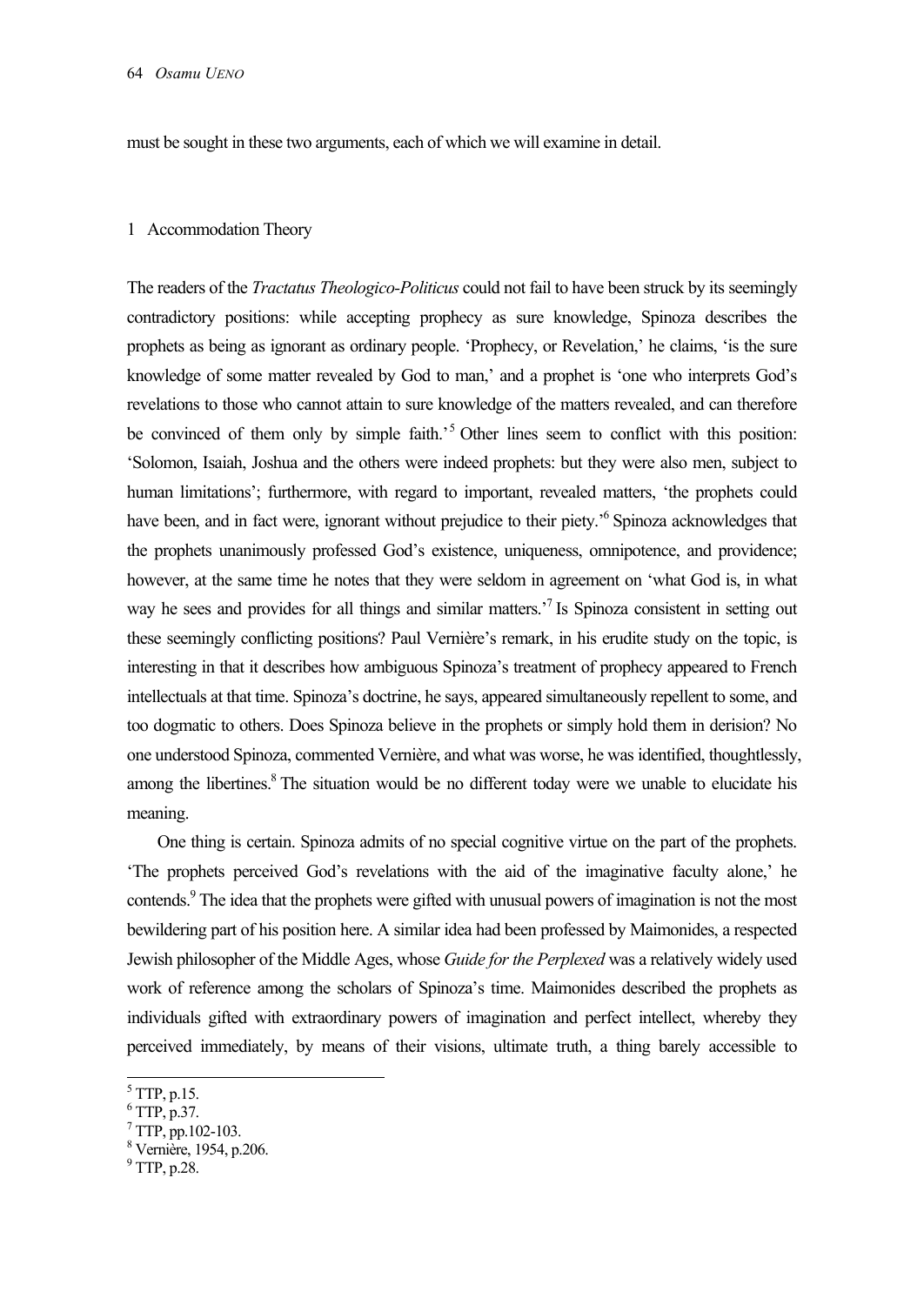philosophers by means of reason alone. The prophets, in his eyes, were super-philosophers.<sup>10</sup> Spinoza offers a contrast to Maimonides in denying the prophets perfect intellect. According to Spinoza, the prophets could have been, and in fact were, ignorant of highbrow matters. They perceived revelations with the aid of the imaginative faculty 'alone'. He maintains that there was no such thing as supernatural knowledge in prophecy, but only a vivid, albeit confused, imaginative faculty. Is Spinoza mocking the prophets? Many have believed so.<sup>11</sup>

The reason why Spinoza describes the prophets as ignorant is simple. If they had, in fact, delivered such lofty truths, they would have failed in being prophets. Given that each prophecy may be traced back to the delivering utterance of a prophet, a speech act if you like, this speech act must have been successfully achieved in the presence of the common people, making it certain that prophetic language and reasoning 'had to be adapted to the understanding of the common people' who, being unable to follow a long chain of reasoning, took pleasure only in narratives, which motivated them, in turn, to live a truly pious life.<sup>12</sup>

Thus, Spinoza rules out all truth-claims—supernatural or natural—with respect to prophetical matters. Spinoza wondered why people were so quick to convince themselves that the prophets knew everything attainable by human intellect. Such a presumption necessarily fails to admit of any form of ignorance with respect to prophecy and, consequently, leads them either to suppose an enigmatic message of supernatural truth in simple yet cryptic passages, or to distort them and see them as metaphorical expressions of philosophical truth. If either of these options is permissible, 'we can bid Scripture farewell'. For, 'if that which is absolutely clear can be accounted obscure and incomprehensible or else interpreted at will, it will be vain for us to try to prove anything from Scripture.<sup>13</sup> It is clear that Spinoza's contention of ignorance is not a joke. He maintains that such truth assumptions will necessarily lead to the ruination of the true message of the Prophets, which must have been such that an ordinary, common audience would have been capable of understanding it and taking it to their heart. So, it is folly to even attempt to establish agreement among the prophets on metaphysical questions such as what God really is, how he knows and acts upon men and the universe, and how prophecy and salvation are realised, amongst others. To regard the prophets as professing metaphysics is a ridiculous position. This may also be understood as offering another explanation as to why the seeming obscurity of their language can be minimised in light of the study of the common-language use of ancient Hebrew.<sup>14</sup>

<sup>&</sup>lt;sup>10</sup> On Maimonides' account, see Zac, 1965, ch. 3, passim.

 $11$  For example Limborch. See Philippe Limborch, Letter to Olivarius Doiley, 23 June 1671, Freudenthal, 1899, p.292.

 $^{12}$  TTP, p.77.

<sup>13</sup> TTP, p.35.

<sup>&</sup>lt;sup>14</sup> See the exemplary explanation Spinoza provides for the expression: 'the Spirit of God'. Spinoza reminds us that the ancient Hebrew related anything extraordinary to 'God'. The word 'spirit' on the other hand stood for wind, mind, or breath, according to the context. So there is no need to suppose an obscure mystery in the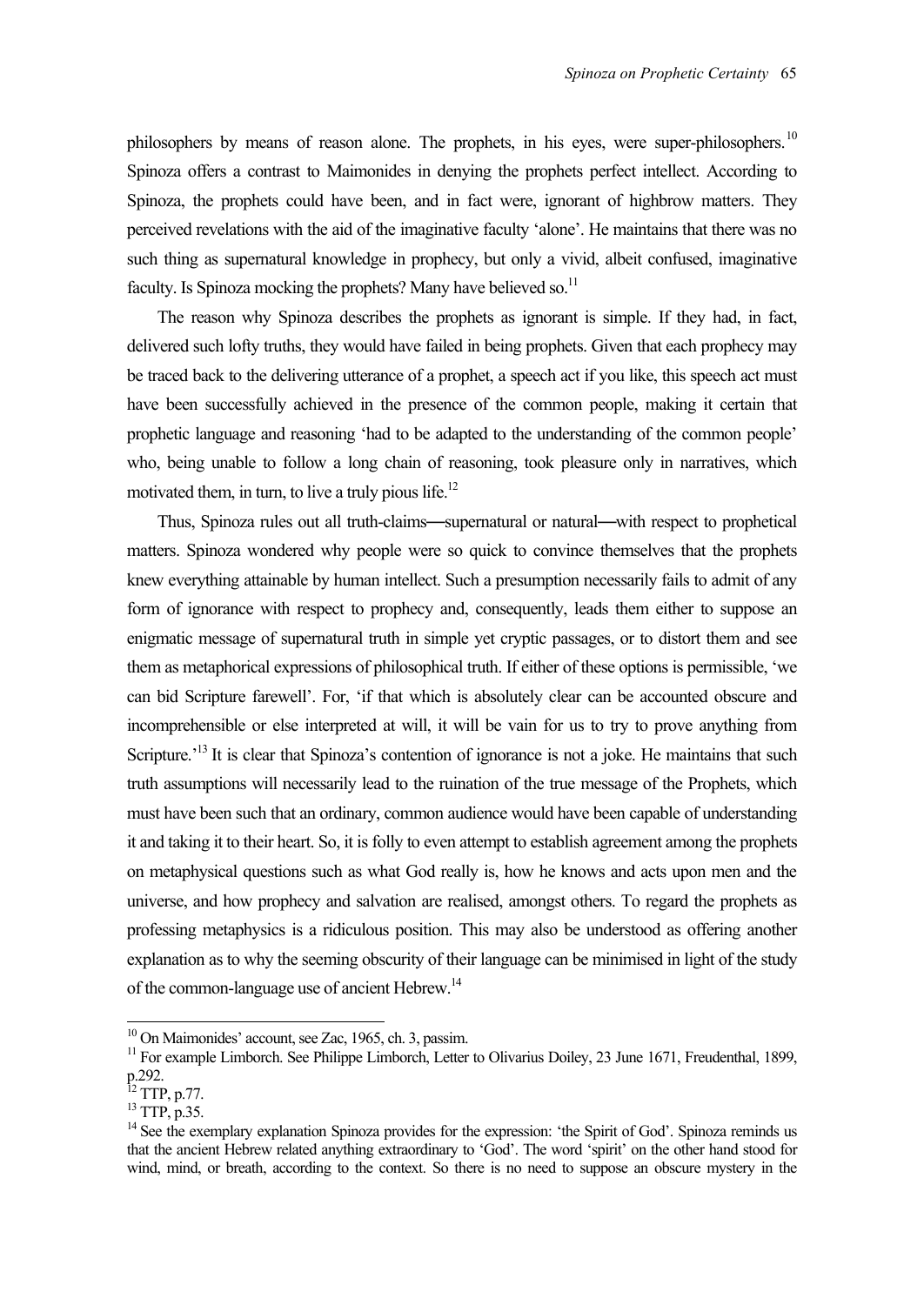However, this remains a negative argument, for it may be objected that the necessity of accommodation does not necessarily imply that the prophets were themselves ignorant. In fact, in Spinoza's time the 'accommodation theory' was usually employed to defend the view that the prophets did know the truth of the matters they spoke of, despite their unlearned way of talking. It was a favourite trick of liberal Cocceio-Cartesians to explain Scriptural passages likely to conflict with a scientific view by saying that the prophets, although knowing the truth of the matters, adapted their language to the restricted understanding of the common people in ancient times. This 'accommodation theory' had been part of a number of fierce debates since the mid seventeenth century. Their opponents, orthodox Voetians, criticised the theory on the basis that it implied an ineptness or indifference on the part of the Holy Spirit with respect to delivering truth. The Cocceian rejoinder appealed to a pedagogical need on the part of the prophets to meet the ignorance of the people, preserving thereby the prophets from suspected ignorance.<sup>15</sup>

The Spinozan version of 'accommodation theory' must have been embarrassing to the Cocceio-Cartesians, as it devastated such a defence. Consider the following:

...God adapted his revelations to the understanding and beliefs of the prophets, who may well have been ignorant of matters that have no bearing on charity and moral conduct but concern philosophic speculations, and were in fact ignorant of them, holding conflicting beliefs. Therefore knowledge of science and of matters spiritual [*cognitio rerum naturalium, & spiritualium*] should by no means be expected of them.<sup>16</sup>

According to Spinoza, the revelations were adapted to the no less ordinary understanding of the prophets as well. To prove this somewhat disturbing point, Spinoza sets out a further, positive argument, to be examined next.

2 Conditions for prophecy

The prophets were ignorant, yet certain, says Spinoza. If ignorant of truth, what could they be certain of, and how? Spinoza draws the answer from a close examination of the positive conditions under which the prophets came to be assured of revelation. Spinoza derives three necessary conditions: imagination, sign, and truthfulness.

expression 'the Spirit of God'. TTP, pp.21-28.

<sup>&</sup>lt;sup>15</sup> The accommodation theory was a hot issue in the Voetian-Cocceian controversy. See Van Bunge, 1999, pp.312-314.

 $^{16}$  TTP, p.42.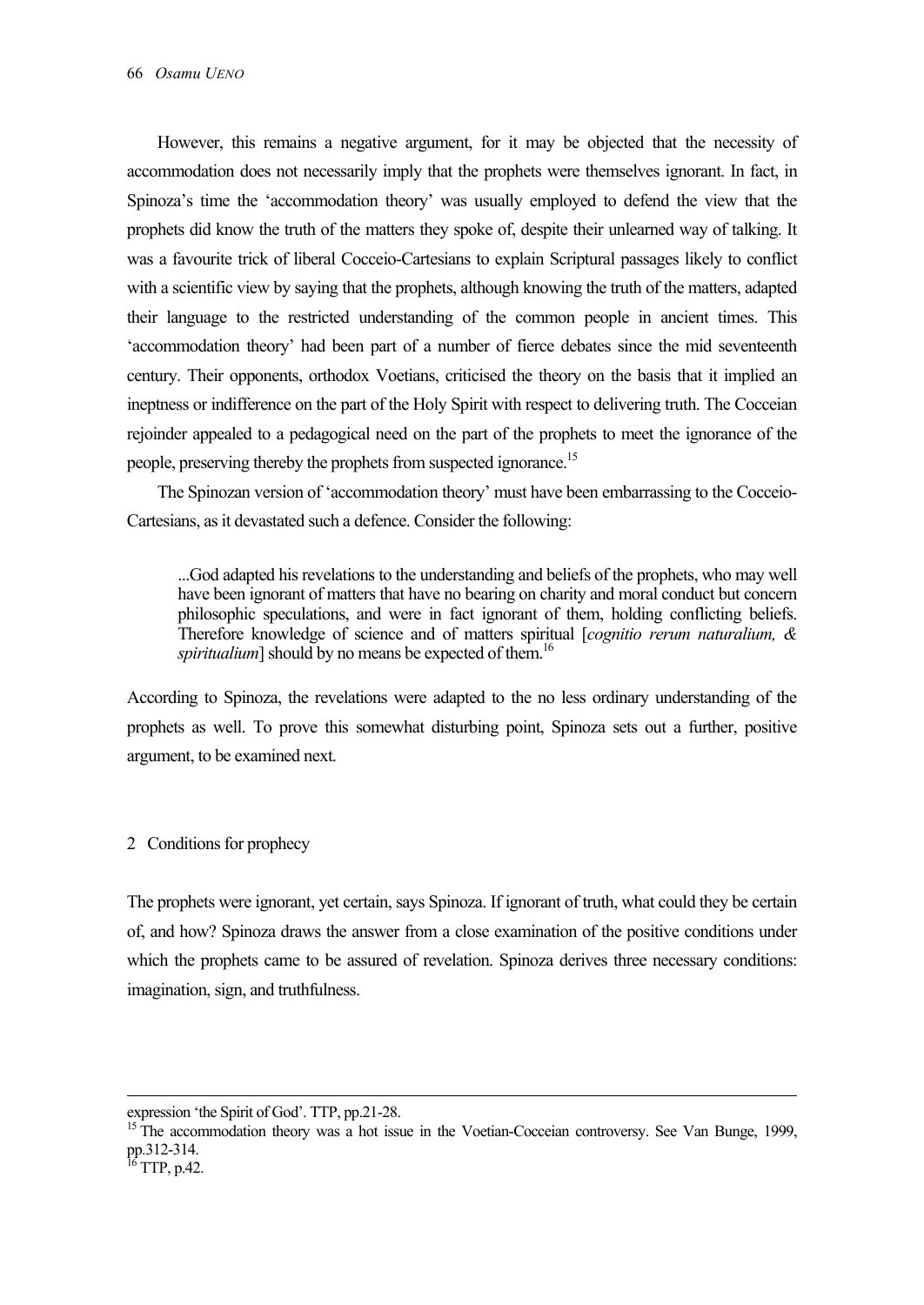## 1) Imagination

That the prophecies are full of fantasies is obvious from scripture. It shows how differently God revealed matters to each of the prophets, in accordance with their imaginative dispositions and temperaments. Moses heard God's voice as from between two cherubim; Samuel heard God speaking in a voice resembling the familiar voice of Eli. Joshua saw an angel with a sword, as if about to lead his army, and heard the angel speaking God's words. Isaiah saw God, the thrice holy, sitting on his throne on high, and the Israelites stained with the filth of their sins, sunk in foulness. Micaiah also saw God as seated, Daniel saw him as an old man clothed in white garments, and Ezekiel perceived him as fire. The Apostles saw the Holy Spirit as tongues of flame, Paul, at his conversion, as a great light, and so on. All this, observes Spinoza, is in full agreement with the common imagination at that time of God and spirits, with the proviso that the prophets' imagination would have been unusually vivid.<sup>17</sup>

Whether the prophets really heard or saw such things matters little for Spinoza, for, as he shows in his *Ethica*, imagination, by its nature, can present imaginary things as real in certain circumstances.18 Suffice it to say that they perceived those things as we do in our waking hours. The prophets may also have perceived much that is beyond the limits of intellect, because 'many more ideas can be constructed from words and images than from merely the principles and axioms on which our entire natural knowledge is based.<sup>19</sup> This explains why revelation appeared to them as enigmatic. 'Now we see,' says Spinoza, 'why the perceptions and the teachings of the prophets were nearly all in the form of parables and allegories, and why all spiritual matters were expressed in corporeal form; for this is more appropriate to the imaginative faculty.<sup>20</sup> This also explains that the gift of prophecy did not remain with the prophets for long, nor did it occur often. The imaginative faculty, being fleeting and inconstant, 'was very rare, manifesting itself in very few men, and infrequently even in them.<sup>21</sup>

Now, unlike a clear and distinct idea, imagination by itself 'does not of its own nature carry certainty with it.<sup>22</sup> If we attain certainty with respect to what we imagine, we need rational reasoning as well, which is not the case with prophecy. The prophets seem to have had no means by which to reason out how the revealed matter would come true; they 'did not envisage future events as the result of natural causes, but as God's will and decrees.<sup>23</sup> In fact, they declared at all points that they were speaking at God's command, which is clear from their phrases, 'thus saith the Lord', 'the Lord

- 19 TTP, p.28.
- 20 TTP, p.28.
- 21 TTP, p.29.
- 22 TTP, p.30.
- $^{23}$  TTP, p.162.

<sup>&</sup>lt;sup>17</sup> TTP, p.17, pp.20, 28-29.

 $18$  E 2P17.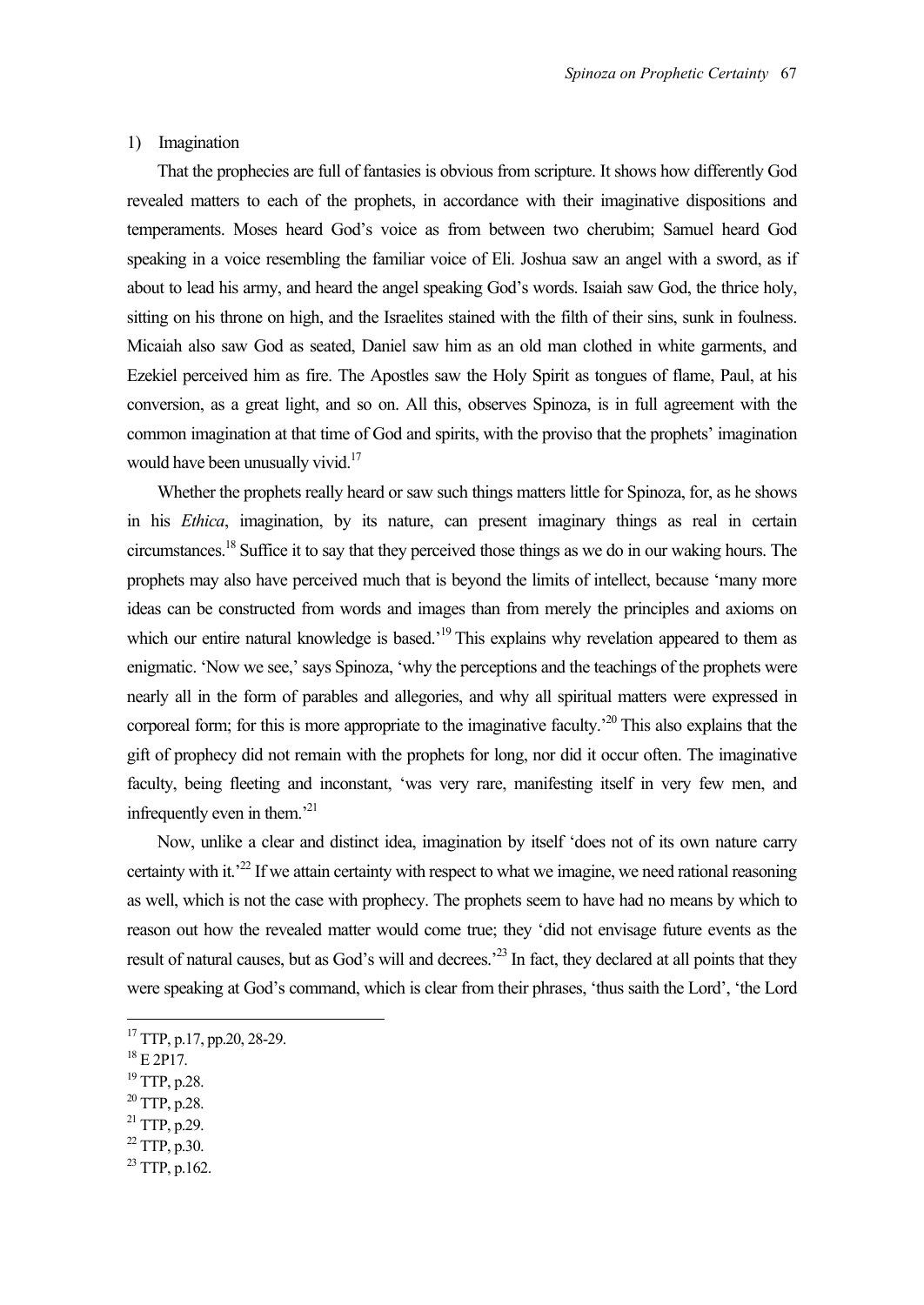of hosts saith', 'the commandment of the Lord', and so on. This way of speaking shows that they are not reasoning out their position but simply see themselves as mediating God's commands. 'The prophetic writings...contain only dogma and decrees, for they represent God as speaking not like one who reasons, but one who makes decrees issuing from the absolute power of his nature.<sup>24</sup> This is a decisive point for determining the nature of prophecy. Given that no reasoning basis was available, 'prophecy cannot of itself carry certainty'.25 The certainty it carries, therefore, is derived externally.

2) Sign

The certainty in question had to be obtained through a '*signum*' issued by God, which, as Spinoza points out, would have been superfluous if the prophets had possessed any sort of mathematical certainty about the matter.<sup>26</sup> Examples abound. When Abraham heard God's promise, he asked for a sign (Gen. ch. 15 v.8) . 'He did indeed believe in God, and he did not seek a sign so as to have faith in God, but to know that this was God's promise to him.' So did Gideon, saying, 'show me a sign (that I may know) that it is Thou who talkest to me' (Judges ch.6 v.17). To Moses, too, God says, 'and let this be a sign that I have sent thee' (Exod. ch.3 v.12).

Signs were usually given as a more or less prodigious emergence, and varied considerably, depending on the prophet. 'A sign that would validate his prophecy for one prophet might fail to convince another who held different beliefs, and so the signs varied in the case of each prophet.<sup>27</sup> It will, therefore, be in vain to seek among the various forms that signs took for an intrinsic nature that would make them true signs. Spinoza points out that the prophets themselves had no such knowledge. Moses warned (Deut. ch.13 v.3): 'The Lord also worketh signs and miracles to try his people.' Ezekiel clearly tells us that God sometimes deceives men by false revelations, 'and when a prophet (that is, a false prophet) is deceived and hath spoken a thing, I, the Lord, have deceived that prophet' (ch.14 v.9). Prophesying is thus a risky mission. A sign, without which a vision would be difficult to distinguish from mere delirium, may yet be deceptive and, as Moses stipulates, a false prophet must be condemned to death even if he has confirmed his teaching with a sign. For this reason, concludes Spinoza, the certainty afforded by prophecy 'was not a mathematical certainty, but only a moral certainty.<sup>28</sup>

The next question, then, is, How could a prophet rely on so risky a thing as a sign? How could he convince himself that he was not 'deceived by God'? Again, the Bible gives the answer.

l

 $^{24}$  TTP, pp.151, 152.

 $^{25}$  TTP, p.30.

<sup>26</sup> TTP, p.30.

<sup>27</sup> TTP, pp.31, 32.

<sup>28</sup> TTP, p.30.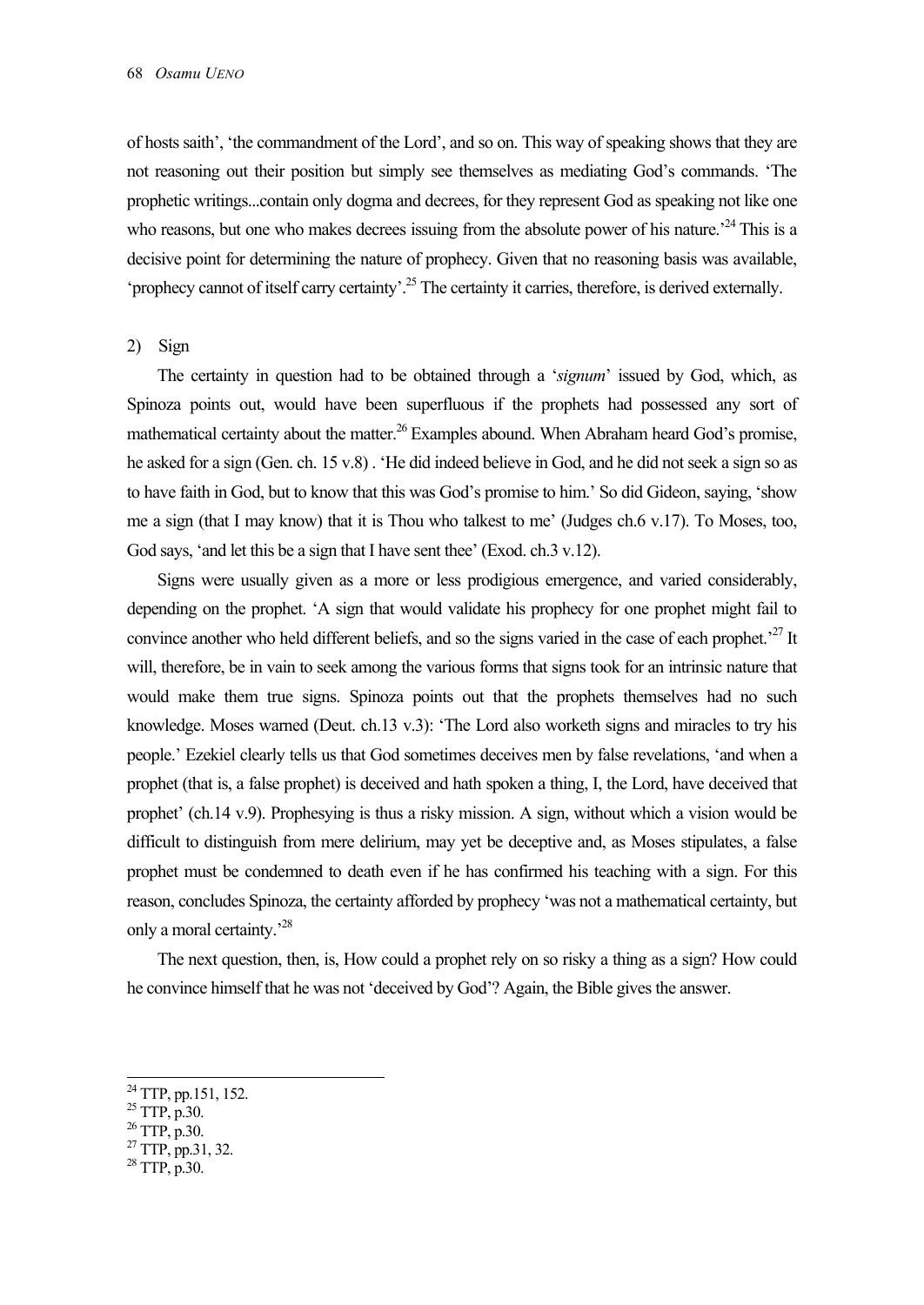## 3) Truthfulness

Spinoza states:

Although this seems to prove that prophetic revelation is a matter open to much doubt, it nevertheless did possess a considerable degree of certainty, as I have said. For God never deceives the good [*pii*] and his chosen ones: in accordance with the ancient proverb (1 Samuel ch.24 v.13), and as is clearly shown by the story of Abigail and her speech, God uses the good as the instruments of his goodness [*pietas*] and the wicked [*impii*] as the executors and tools of his wrath  $^{29}$ 

'This is also quite clear from the case of Micaiah,' adds Spinoza, 'although God had resolved to deceive Ahab through prophets, he employed only false prophets, whereas to the good [*pius*] prophet he revealed the matter as it was and did not forbid him to proclaim the true things.<sup>30</sup> What counts most in warranting the veracity of a revelation is the 'piety' of a prophet. If a sign could serve as a moment of certainty for the prophet, it was not that the prophet was gifted with a special faculty of reception, but that he had a mind that was directed exclusively towards equity and good; if this were not the case, the sign would not serve to assure him. Spinoza remarks elsewhere that 'those who are conscious of their own probity do not fear death as criminals do, nor do they beg for mercy, for they are not tormented with remorse for shameful deeds.<sup>31</sup> A prophet is a man of probity, ready to submit his clear conscience to the judgement of God who, he believes, cannot possibly deceive the pious. It was by such ethical conviction that a prophet could trust a risky sign.

This explains the unmistakably heteronomous nature of prophetic certainty. Prophetic revelation possessed 'a considerable degree of certainty,' but it was 'only of a moral kind,' since, as Scripture tells us, 'nobody can justify himself before God, or boast that he is the instrument of God's goodness.<sup>32</sup> The reason that the prophets could be certain of the revealed matter, despite their ignorance of its truth condition, is now clear. The certainty in question was based exclusively on their truthful obedience to Gods' unquestionable moral commandment and was hence justifiable only by emitted signs of approval of their truthful mind.

Spinoza concludes thus:

Therefore the certainty of the prophets was based entirely on these three considerations: —

1. That the things revealed were most vividly imagined, just as we are wont to be affected by objects in our waking hours.

2. The occurrence of a sign.

 $\overline{a}$ 

 $32$  TTP, p.31.

 $^{29}$  TTP, p.31.

<sup>30</sup> TTP, p.31.

<sup>31</sup> TTP, p.245.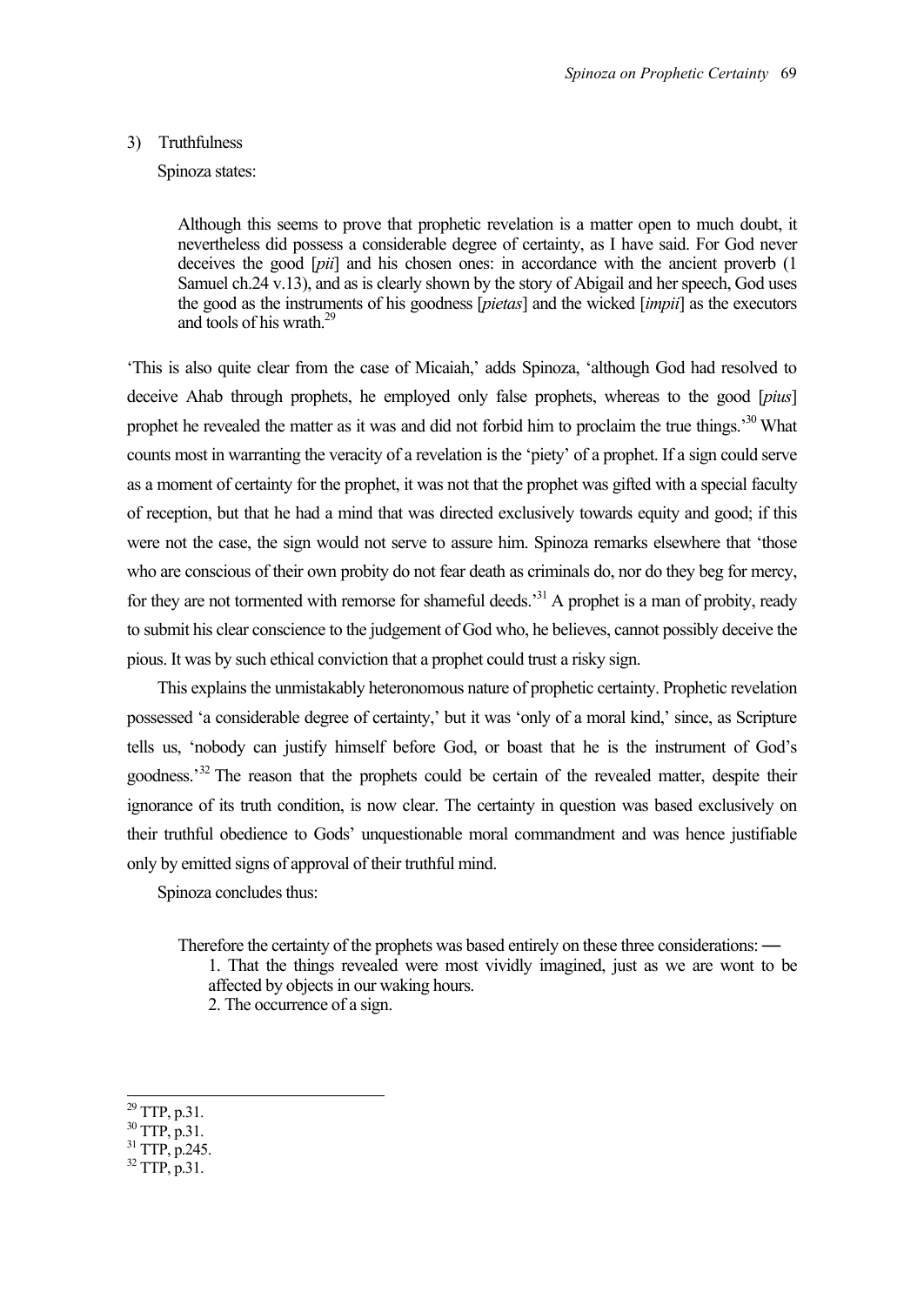3. Lastly and most important, that the minds of the prophets were directed exclusively towards equity and good. $33$ 

The three conditions—assertability conditions, if you like, in contrast with truth conditions $34$  sufficiently indicate that whatever the prophets could be certain of, it would have something to do with command and obedience. For imagination and signs would be nothing without a prophet's entire devotion to God. It is interesting to note here that a command in general has no truth condition, as is usually the case with a propositional statement. While the statement 'A cat is on the mat' is true or false according to the case that obtains, the command, 'Keep the door open for the cat' has no truth conditions, as it does not refer to a state of affairs that may obtain. It can only be questioned, as to whether it is a command to be followed. Accordingly, while a statement 'God is invisible' may be true or false according to the case obtained—we do not argue here how it may be obtained—a commandment, 'Do no murder,' for example, can only be accepted as a 'truthful' command to follow, or else rejected as 'wrongful'. No special intelligence is needed to see that what the commandment tells us to do is prima facie right in this case, and that the commanding authority cannot possibly be wicked. Command requires obedience, and obedience simply requires ordinary understanding.

The conclusion Spinoza draws seems sound: the aim of Scripture 'is simply to teach obedience,' which, 'surely no one can deny'.<sup>35</sup> The prophets had no need of theological erudition to admonish people of God's command and the possible outcome of their obedience or disobedience. As the '*historia*' or the critical evidence of Scripture abundantly shows, 'they won such praise and repute not so much for sublimity and pre-eminence of intellect as for piety and faithfulness.<sup>36</sup> As Spinoza points out, this fits with the fact that the prophets were seldom in disagreement on moral matters, while their beliefs (*opiniones*) concerning speculative matters differed considerably. Samuel, for example, believed that God never repents of any decision he has made (1 Sam. ch.15 v.29), while to Jeremiah it was revealed (ch.28 v.8, 10) that God turns back from his decree, provided that men also change for the better or worse from the time of his sentence.<sup>37</sup> To prophets who believed in the follies of omens, God's decree was revealed as unchangeable. To prophets who believed that men act from free will and from their own power, God was revealed as one who is aloof and unaware of future human actions, and so on.<sup>38</sup> So, it should be admitted that, 'the prophets held various, even

 $33$  TTP, p.31.

<sup>&</sup>lt;sup>34</sup> On this contrast, we permit ourselves to refer to Kripke's discussion on Wittgensteinian's shift from truth conditions to assertability conditions. See Saul A. Kripke, *Wittgenstein: On Rules and Private Language*, Harvard University Press, Cambridge, Massachusetts, 1982, pp.72-75. 35 TTP, p.174.

<sup>36</sup> TTP, p.37.

<sup>37</sup> TTP, p.42.

 $38$  TTP, pp. 32, 33.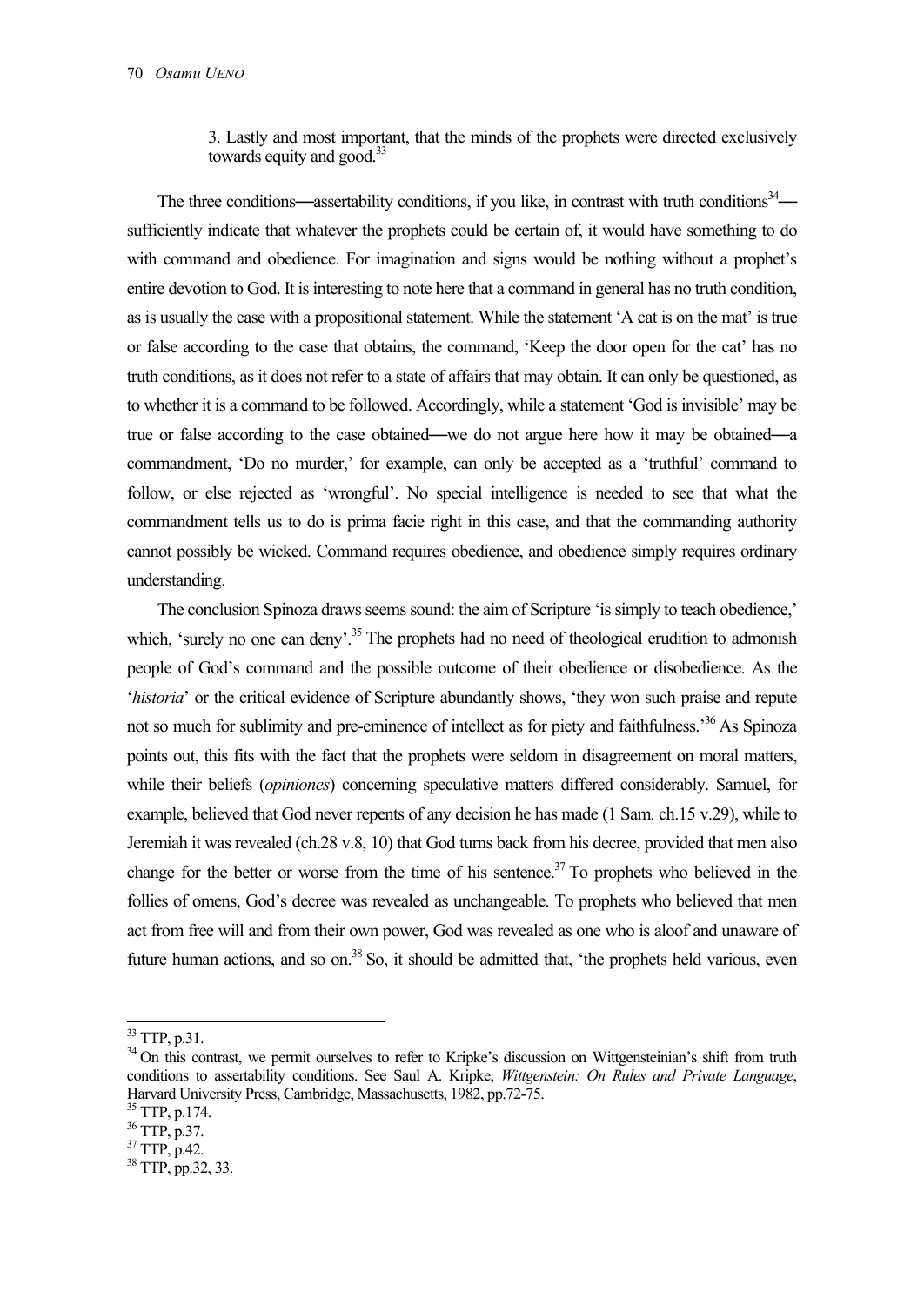contrary beliefs, and various prejudices.<sup>39</sup> But this need not trouble us at all, says Spinoza, for the object and the substance of revelation consist in an admonishment to live the true life, not in teaching philosophical doctrines on free will and predestination.<sup>40</sup>

So this all comes down to one thing: the prophets were ignorant of what is in reality the Divine Being and his work. They could well be ignorant in such speculative matters without prejudice to their piety and, therefore, without prejudice to their 'moral certainty'. Their mission was to teach obedience, and the certainty they possessed had to be suitable for accomplishing this mission.<sup>41</sup>

This brings us to the second point: if there are doctrines universally taught by the prophets, despite their ignorance, what 'sure knowledge', specifically, do these doctrines consist of? In the following section we will see how Spinoza identifies those doctrines in light of an assertability condition, not the truth condition.

## 3 Incorruptible teachings

Prophecy, as Spinoza sees it, has a structure consisting of two main parts: the 'base' (*fundamentum*), which is the fundamental commandment of God, and the 'fabric' (*fabrica*) that it sustains. The latter, again, consists of two heterogeneous components: the 'moral doctrines' and the 'speculative matters'. As a whole, they constitute the substance of a prophetic doctrine.

Our examination in the previous section showed that the purpose of prophecy consists of teaching obedience, and nothing else. What commandment, then, did the prophets believe obedience (or disobedience) linked to, one that would be certain to realise a predicted future consequence? There may be several, but there is one essential commandment that Spinoza has little difficulty identifying; it was, and has always been, the commandment of love towards God and one's neighbour:

 $39$  TTP, p.35.

<sup>40</sup> TTP, p.43

<sup>&</sup>lt;sup>41</sup> Cf. TTP, p.171: 'We see, then, that Jeremiah, Moses and John sum up very briefly the knowledge of God which it is the duty of every man to have, and they hold it to consist simply in what we asserted, that God is supremely just and supremely merciful, that is, the one perfect pattern of the true life. Furthermore, Scripture never expressly gives a definition of God, nor does it enjoin on us the acceptance of any other attributes than those I have just described, nor does it formally commend other attributes as it does these. All this leads us to the conclusion that the intellectual knowledge of God which contemplates his nature as it really is in itself — a nature which men cannot imitate by a set rule of conduct nor take as their example — has no bearing on the practice of a true way of life, on faith, and on revealed religion, and that consequently men can go far astray in this matter without sinning.'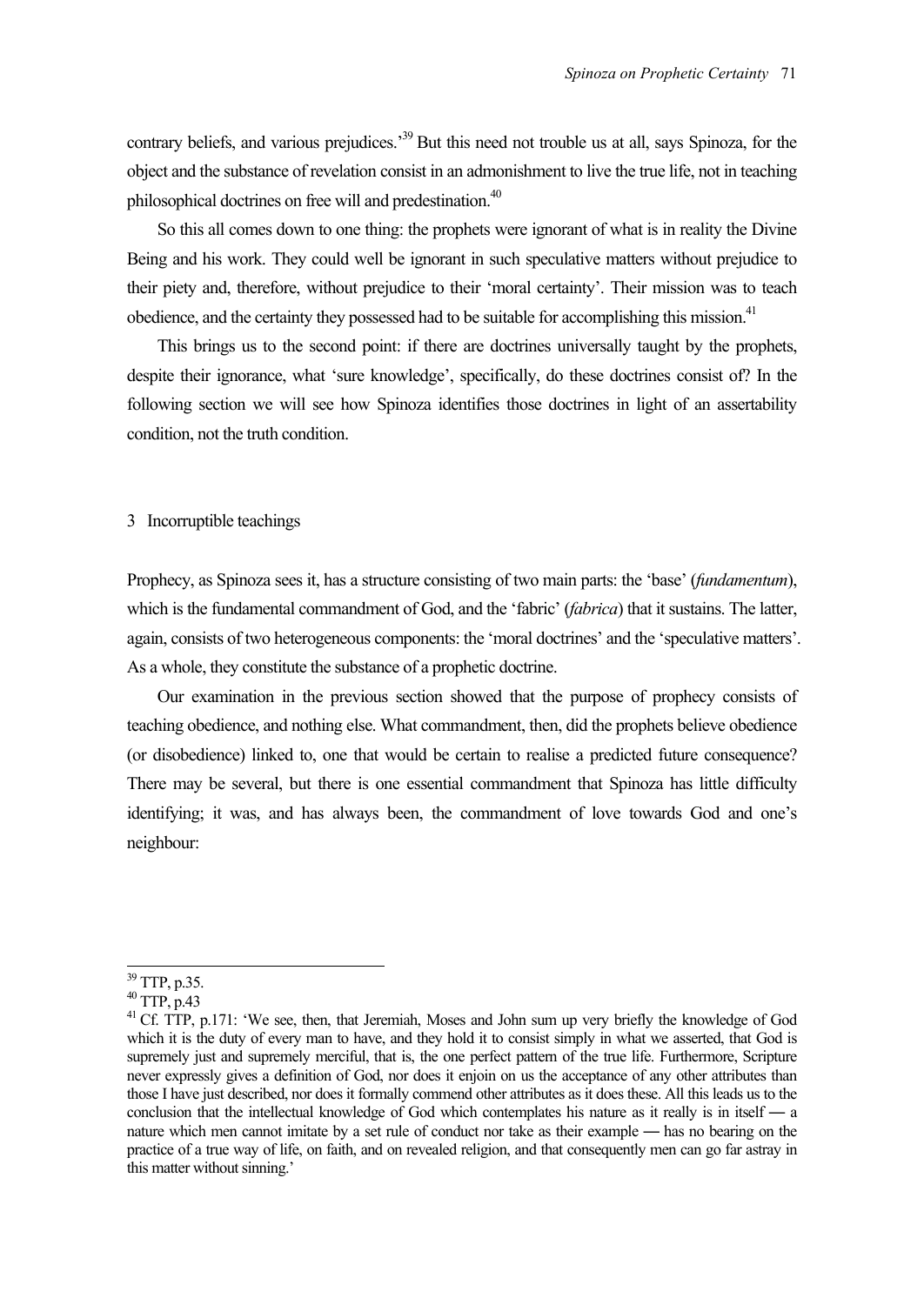...from Scripture itself we learn that its message, unclouded by any doubt or any ambiguity, is in essence this, that to love God above all, and one's neighbour as oneself.<sup>42</sup>

Such a commandment may seem to constitute a gross platitude, and it is. Everyone has heard of it, no matter how little or much he or she has learned. It falls under the rubric Spinoza dubs '*res perceptibiles*', or things easy to be perceived, which are so impeccably known to all that 'we are wont to accept with moral certainty and to hear without surprise, although they can by no means be proved.'43 Another sign of mockery on Spinoza's part? On the contrary, Spinoza considers this unproved platitude the irrefutable sign of having come down through an authentic tradition: the doctrine of charity, which commands one to love God and one's neighbour, is so important a platitude that it has remained an irrefutable core, impermeable to adulteration over the long course of scriptural tradition.

This incorruptible nature is by no means a trivial fact for Spinoza since, as amply shown by his critical examination, the tradition of biblical documents is far from flawless.<sup>44</sup> The Word of God. regarded as written words passed down by generations, is 'faulty, mutilated, adulterated and inconsistent,' so that 'we possess it only in fragmentary form'.45 The books of the prophets are only assembled fragments, containing prophecies gathered from other books. And, what is worse, those who selected, assembled and approved the texts—a council of Pharisees—probably did not lack the audacity to conceal some material from the public.<sup>46</sup> Yet, the central doctrine of obedience and charity has remained untouched:

There can be no adulteration here, nor can it have been written by a hasty and errant pen; for if doctrine differing from this is to be found anywhere in Scripture, all the rest of its teaching must also have been different. For this is the basis of the whole structure of religion; if it is removed, the entire fabric crashes to the ground, and then such a Scripture would not be the sort of thing we are now discussing, but a quite different book.<sup>47</sup>

Spinoza contrasts here the material flaws of Scripture with the certainty and consistency of this doctrine. Granted that Scripture has been generally mutilated and adulterated, the doctrine of obedience and charity has remained the same for, as he says above, 'if it is removed, the entire fabric [*fabrica*] crashes to the ground' and makes of Scripture 'a quite different book'. The point is worth noting: the core teaching, which is a *sine qua non* for the book to be regarded as holy scripture, puts a constraint on the rest of Scripture, a constraint such that no one, be he learned or ignorant, can pretend he is interpreting or transmitting the Word of God if he contradicts the core teaching of love.

 $42$  TTP, p.165.

<sup>43</sup> TTP, pp.111, 252.

<sup>&</sup>lt;sup>44</sup> See TTP, Chapter VIII, IX, and X.

<sup>45</sup> TTP, p.158.

<sup>46</sup> TTP, p.142.

 $47$  TTP, p.165.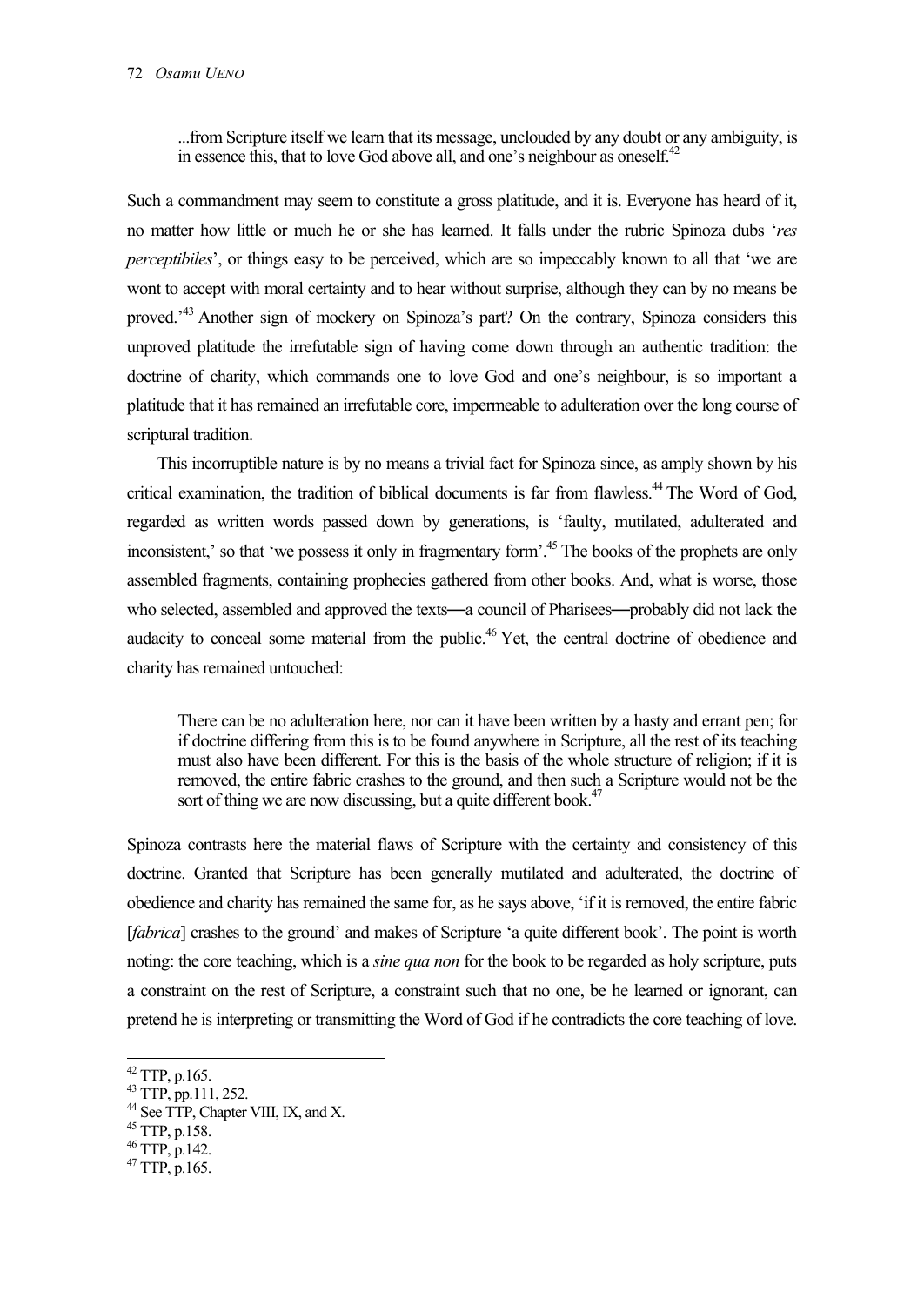'It is, then, incontestable,' continues Spinoza, 'that this has always been the teaching of Scripture, and therefore no error capable of corrupting this meaning can have entered without its being immediately observed by all, nor could anyone have deliberately corrupted it without his evil intent being at once detected.'48

The term '*fabrica*', then, is more than a metaphor. Spinoza denotes thereby the whole fundamental structure, which consists of a specific number of statements on God and other moral doctrines that are based on the core doctrine of charity, or the '*fundamentum*', in such a logical manner that—to echo Spinoza—they 'indisputably' or 'clearly' follow from it. There are theological beliefs that Scripture 'was at all times bound to teach if all the rest of its teachings were not to be vain and without foundation'. Such teachings included 'God exists', 'He provides for all things', 'He is omnipotent', 'by His decrees the good prosper and the wicked are cast down', and 'our salvation depends solely on His grace'; there were also other moral doctrines that 'clearly follow' from the same universal base, such as 'to uphold justice', 'to aid the weak', 'to do no murder', 'to covet no man's goods', and so on. As a whole, they hang together on the core doctrine of charity, whose elimination would entail their entire collapse. Conversely, if any part of these teachings is deleted, the core doctrine will at once demand that it be restored. 'None of these,' claims Spinoza, 'could have been corrupted by human malice or destroyed by time's decay; for if any part of them had disappeared, the underlying universal principle would at once have restored it, especially the doctrine of charity, which is everywhere commended in the highest degree in both Testaments.'49 So, we obtain the *fabric* of scriptural doctrines as an incorruptible whole, which looks like the following:



Needless to say, Spinoza is not committed to the standard theological belief, which holds that God, by some singular act of providence, has preserved all the Sacred Books uncorrupted. On the contrary, he points to the paradox in such a presumption of an uncorrupted whole, a presumption that would constitute the very source of temptation to adulterate scriptural passages so as to make them

 $48$  TTP, p.165.

<sup>49</sup> TTP, pp.165-166.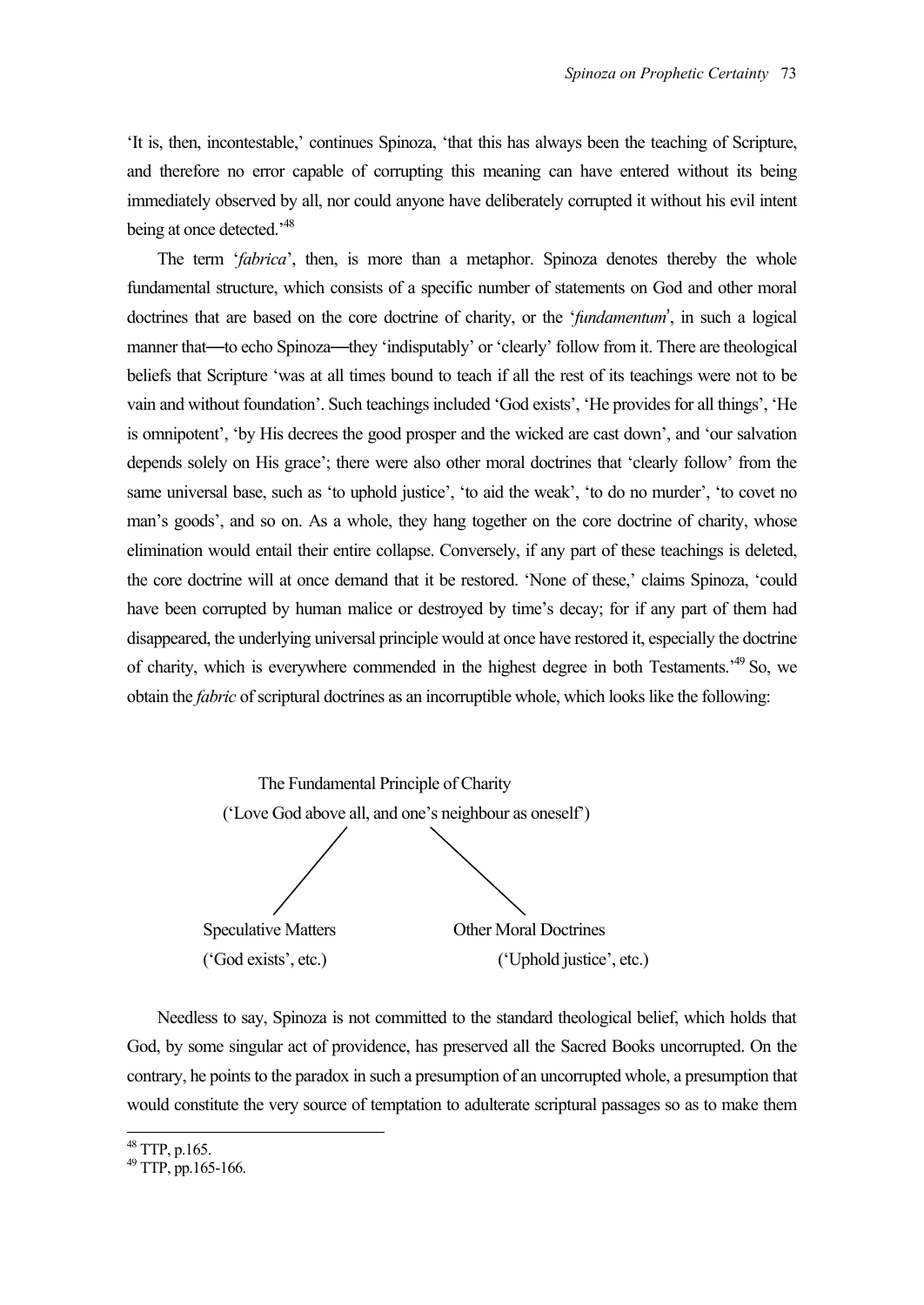consistent with the putative unity of truth.<sup>50</sup> Nor does he think that the vast majority of the common people were perpetually pious enough to preserve the '*fabrica*' from corruption. Such a supposition would be, obviously, contrary to history, as men were no better in times past than they were in Spinoza's time. 'All men,' says Spinoza, 'Jews and Gentiles alike, have always been the same, and in every age virtue has been exceedingly rare.<sup>51</sup> The incorruptibility that Spinoza has in mind must be based on something else. Our supposition is that Spinoza conceives of it in terms of the linguistic activities of the multitude, a *language game* if you like, where deviations barely succeed in surviving.

Spinoza declares that critical exegesis should be based on study of the '*usus linguae*' (linguistic usage). Although the putative tradition that the Pharisees claimed to have developed, following on immediately from the prophets, should be regarded with the utmost suspicion, we can be quite confident says Spinoza, in accepting as 'uncorrupted' a certain tradition of the Jews, namely, 'the meaning [*significatio*] of the words of the Hebrew language'. For, while it may occasionally have been in someone's interest to alter the sense of some passages, 'it could never have been to anyone's interest to change the meaning of a word.<sup>52</sup> The reason Spinoza puts forward for this is worth quoting.

Indeed, this is very difficult to accomplish, for whoever would try to change the meaning of a word would also have to explain all the writers who wrote in that language and used that word in its accepted meaning, in each case taking account of the character and intention of the writer; or else he would have to falsify the text, a task requiring much circumspection. Then again, a language is preserved by the learned and unlearned alike, whereas books and the meaning of their contents are preserved only by the learned. Therefore we can readily conceive that the learned may have altered or corrupted the sense of some passage in a rare book which they had in their possession, but not the meaning of words. Besides which, if anyone should wish to change the meaning of a word, he would find it difficult to maintain consistency thereafter both in his writing and in his speaking.<sup>53</sup>

Manipulation of the meaning of a word scarcely pays, as it is determined by its collective use in the community.<sup>54</sup> The same applies to the chief historical narratives of Scripture: we cannot doubt, says Spinoza, that they have been transmitted to us in good faith, because 'they are well known to all [*notissimae omnibus*]', given that it was the custom of the Jewish people in ancient times to chant their nation's history in psalms. The same holds with respect to the chief facts of the life of Christ and his Passion, in that it immediately spread abroad throughout the whole Roman Empire. 'It is therefore impossible to believe that, without the connivance of a large part of men—which is quite

<sup>50</sup> See TTP, p.135.

<sup>51</sup> TTP, pp.159-160.

<sup>52</sup> TTP, p.105.

<sup>53</sup> TTP, pp.105-106.

<sup>&</sup>lt;sup>54</sup> This view seems very similar to the point made by Wittgenstein: namely, that the meaning of a word is its use in the language game. See Ludwig Wittgenstein, *Philosophical Investigations*, Oxford, Basil Blackwell, 1953, especially paragraph 43.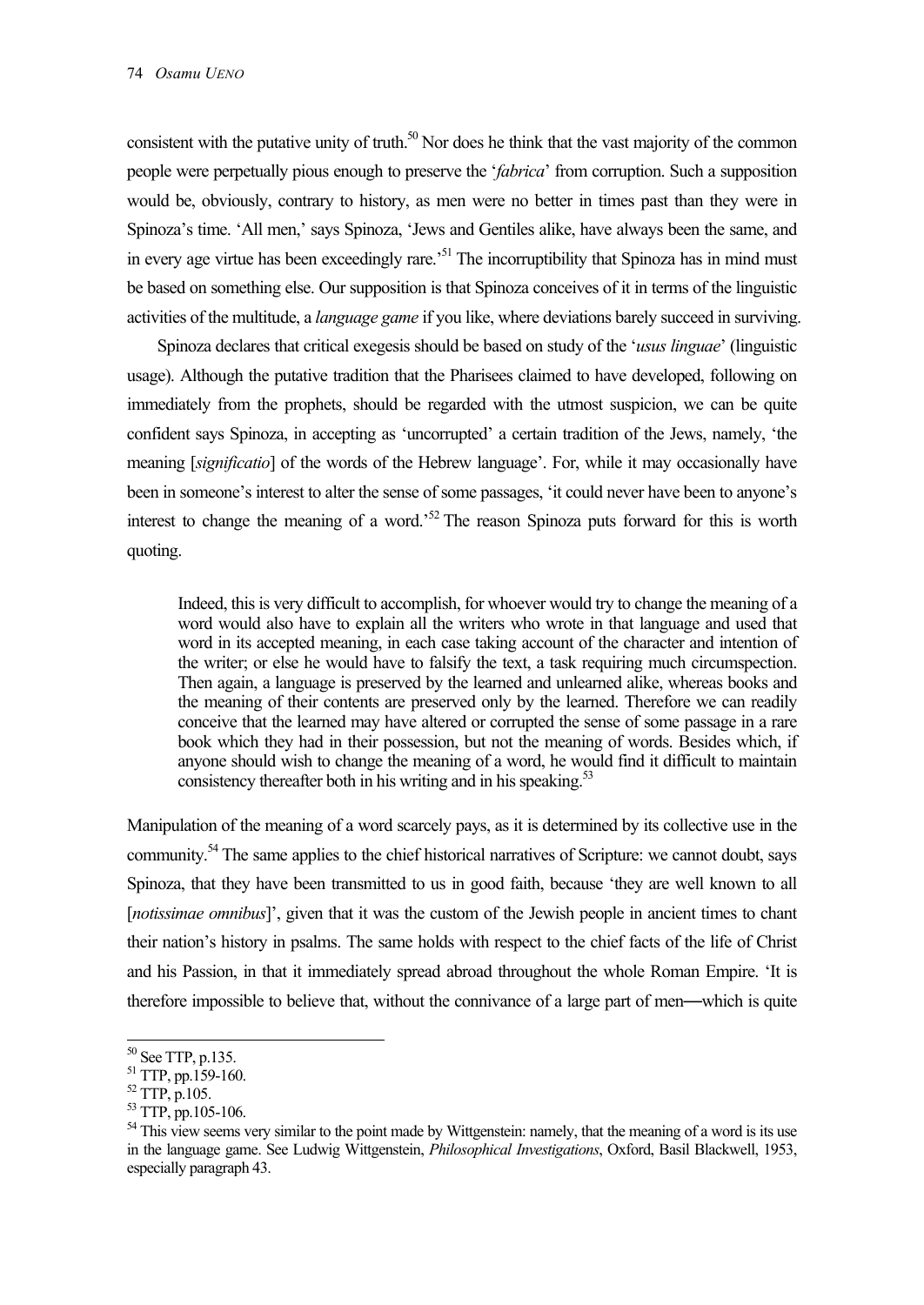inconceivable—later generations handed down a version of the main outlines of these events different from what they had received.<sup>55</sup> The same is all the more true for the moral doctrines of Scripture, for they are expressed 'in quite ordinary language [*verba usitatissima*], and being directed to the generality of people they are therefore straightforward and easy to understand.<sup>56</sup> They are so manifestly expressed throughout Scripture that 'no one can deny that he who by God's commandments loves his neighbour as himself is truly obedient and blessed according to the Law, while he who hates or takes no thought for his neighbour is rebellious and disobedient.<sup>57</sup> It is obvious that Spinoza applies the same logic of persistence to both cases. No one can juggle or manipulate the '*res perceptibiles*', since they are so commonly known to all, i.e., everyone knows that everyone knows that everyone knows.

This brings us to the idea in Spinoza's text that it is the anonymous power of the multitude<sup>58</sup> that has been effecting grammatical constraints on words and deeds in the community. Another passage with the same line of argument is still more clear on this point:

Furthermore, although there is no crime so abominable as not to have been committed by someone, there is no one who, to excuse his crimes, would attempt to destroy the law or to introduce some impiety as eternal doctrine and the road to salvation. For we see that human nature is so constituted that any man (be he king or subject) who has committed a base action seeks to cloak his deed with such outward show as to give the impression of having done nothing contrary to justice and decency.59

Human malice cannot alter the doctrines based on the core teaching, as even wrong doers need to appeal to them as a pretext. It is likely that Spinoza thinks a similar pressure was exerted upon those councils (both of Pharisees and of Christians) when they, reluctantly, left some books untouched that otherwise they would have rejected and excluded from the canon, on their authority. He assumes that the book of Ecclesiastes narrowly escaped this fate only because it referred to the Divine Law, or the fundamental teaching of charity. $60$  Thus, somewhat surprisingly to those who regard this philosopher as a blasphemer, Spinoza speaks in defence of the authenticity of the biblical tradition: 'We may accept,' he says, 'without reservation that the universal Divine Law, as taught by Scripture, has reached us uncorrupted.<sup>561</sup> Spinoza does not hesitate to call the core teaching of love the genuine Word of God, which constitutes so well-known and encompassing a platitude that practically no one has dared to question it. Moreover, as far as this teaching and other derivative moral precepts are

 $\overline{a}$ 

59 TTP, p.166.

 $55$  TTP, p.166.

<sup>56</sup> TTP, p.111.

<sup>57</sup> TTP, p.174.

<sup>58 &#</sup>x27;*Multitudinis potentia*', which plays an important role in the later *Tractatus Politicus*. See Chapter 1, sections 16 and 17. We discussed the notion in detail in: Ueno, , 269-296.

<sup>60</sup> TTP, pp.142, 150, 164.

 $^{61}$  TTP, p.166.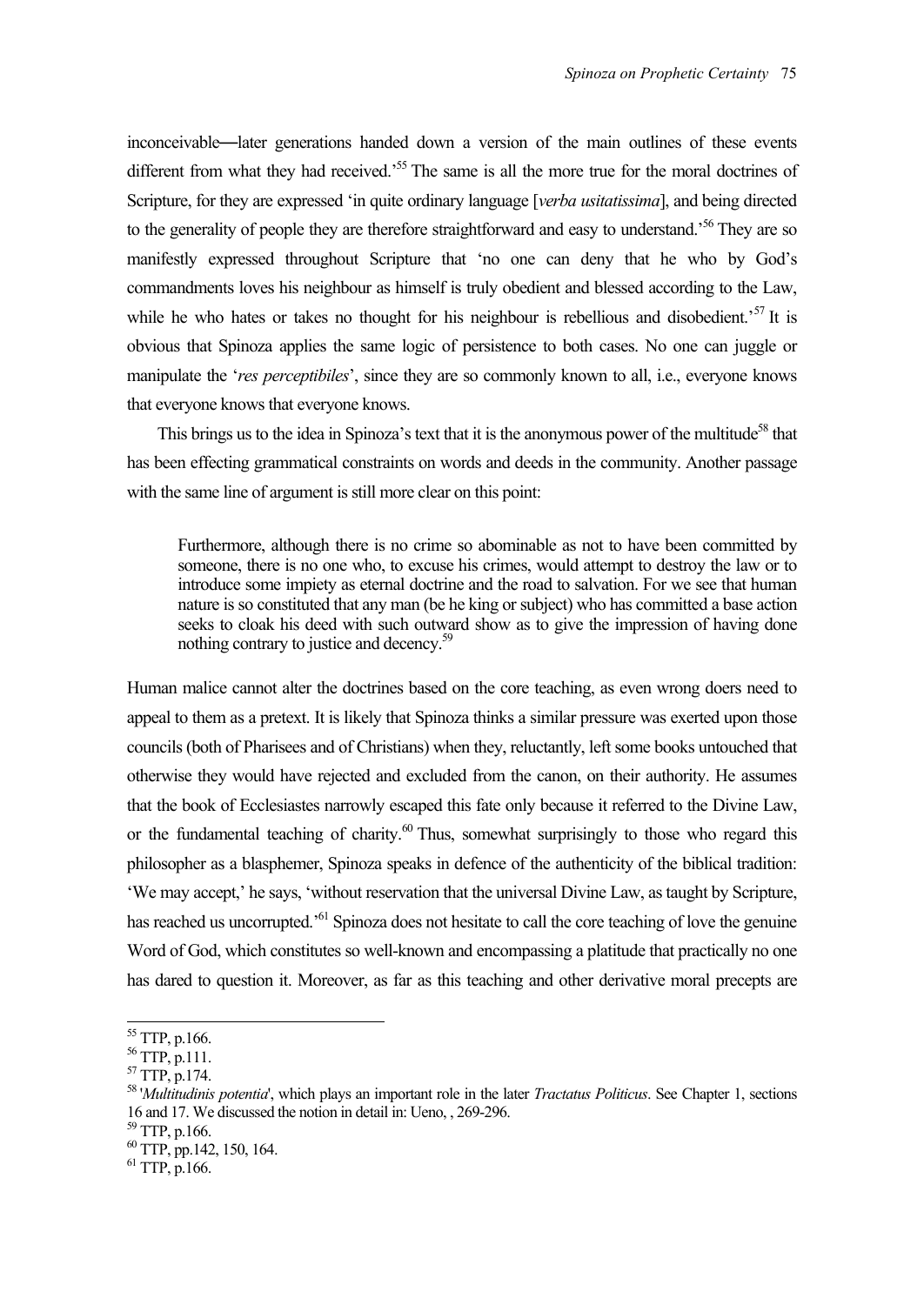concerned, sane reason has nothing to say against revelation.<sup>62</sup> There is no doubt that Spinoza is talking about the practical irrefutability of the moral teachings over the long course of a language process that people have been engaged in over time. We should note that the prophetic imagination, signs, and moral virtue had to be such that the prophets 'were wont to convince the people of their authority thereby.'63 If the prophets could ever be certain of anything speculative at all, it was not because they were gifted with divine knowledge but because they were under the same logical constraint of a common language process involving the idea of piety, which I permit myself to call *the language game of piety*.

# 4 The doctrine of salvation among speculative matters

The seven 'dogmas of the universal faith' displayed in Chapter fourteen of the *Tractatus Theologico-Politicus* recapture another component of the '*fabrica*', namely the speculative matters:

'1. God, that is, a Supreme Being, exists, supremely just and merciful, the exemplar of true life.'

'2. God is one alone.'

'3. God is omnipresent, and all things are open to him.'

'4. God has supreme right and dominion over all things.'

'5. Worship of God and obedience to him consists solely in justice and charity, or love towards one's neighbour.'

'6. All who obey God by following this way of life, and only those, are saved; others, who live at pleasure's behest, are lost.'

'7. God forgives repentant sinners.'64

As I pointed out elsewhere,<sup>65</sup> these dogmas are designed to specify a certain grammar of faith and, consequently, need not be true statements of God. Spinoza holds them to be logically derived from the definition of faith to the effect that: 'the holding of certain beliefs about God such that, without these beliefs, there cannot be obedience to God, and if this obedience is posited, these beliefs are necessarily posited.'66 In other words, they articulate a minimum requisite for God's commands to make sense. Hence, the articles of faith are identified by the type of reasoning: were it not for that belief there could not be obedience. Dogma 1 ('God exists') is a necessary condition for obedience,

l

 $^{62}$  TTP, p.186.

 $^{63}$  TTP, pp.185-186.

 $^{64}$  TTP, pp.177-178.

 $65$  See Ueno, 2001.

<sup>66</sup> TTP, p.175.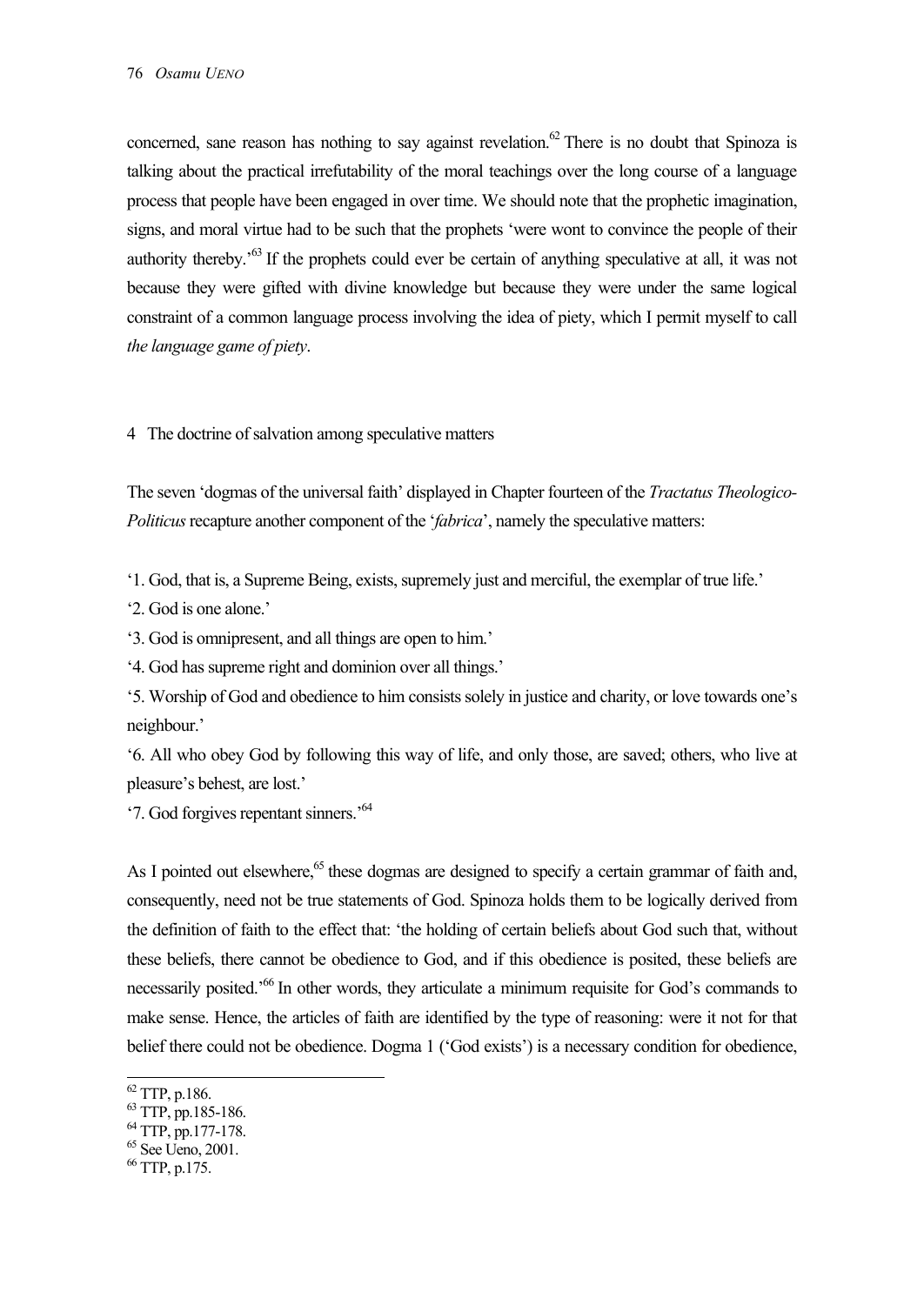without which one cannot know whom to obey. Similarly, without the belief of Dogma 2 ('God is one alone'), exclusive devotion would be impossible. Credence in justice would be groundless without Dogma 3 ('God is omnipresent'), so would be the demand for unexceptional obedience without Dogma 4 ('God has supreme right and dominion over all things'). Again, if Dogma 6 ('Only those who obey God are saved') disappears, there will no longer be any reason to obey God, and if there were no chance to be forgiven as stated in Dogma 7, no reason, either, to believe in God's mercy. As for Dogma 5 ('Obedience to God consists solely in love towards one's neighbour'), Spinoza spells out no explication. This exceptional treatment can be fully explained by the fact that Dogma 5 is the restatement of the fundamental commandment itself, which is to be taken as an unquestionable basis for obedience, otherwise, as we observed earlier, 'the entire fabric crashes to the ground.'

The doctrine of salvation figures in the sixth position. The prophets were grammatically constrained to teach it alike, for, 'if men did not firmly believe this, there is no reason why they should obey God rather than their desires.<sup>57</sup> As the doctrine is among the logical requisites for the unquestionable commandment which is alien to the truth condition, it makes no sense to demand a proof of the matter. Though it is true that the command 'Keep the door open for the cat' makes no sense unless there is a cat around, this by no means makes the existence of the cat true. Put simply: those who obey the command are supposed to have a belief that the cat is there. The same is true for the doctrine of salvation, which 'cannot be investigated by the natural light of reason, or at least that nobody has been successful in proving it,' and, 'therefore it was essential that there should be revelation.'68

Spinoza is hence quite consistent: prophecy was necessary because it had to teach matters that are, by nature, alien to the realm of demonstrable truth. The point is also confirmed by Note 31 to the same passage, which reads: '...it is not reason but revelation that can teach us that it is enough for blessedness or salvation for us to accept the divine decrees as laws or commandments, and that there is no need to conceive them as eternal truths.'69 I agree with Richard Mason when he claims that Spinoza's repeated view about revelation was 'not that it was inaccurate or metaphorical, but that it was necessary,' and that, accordingly, Spinoza did not think that the balance between faith and philosophy was 'a matter of wrong and right understanding, of worse or better understanding, or of less or more understanding.'70 There is much to agree with in this view.

- $^{68}$  TTP, p.185.
- 69 TTP, p.263.

 $67$  TTP, p.178.

<sup>70</sup> Mason, 1997, p.201.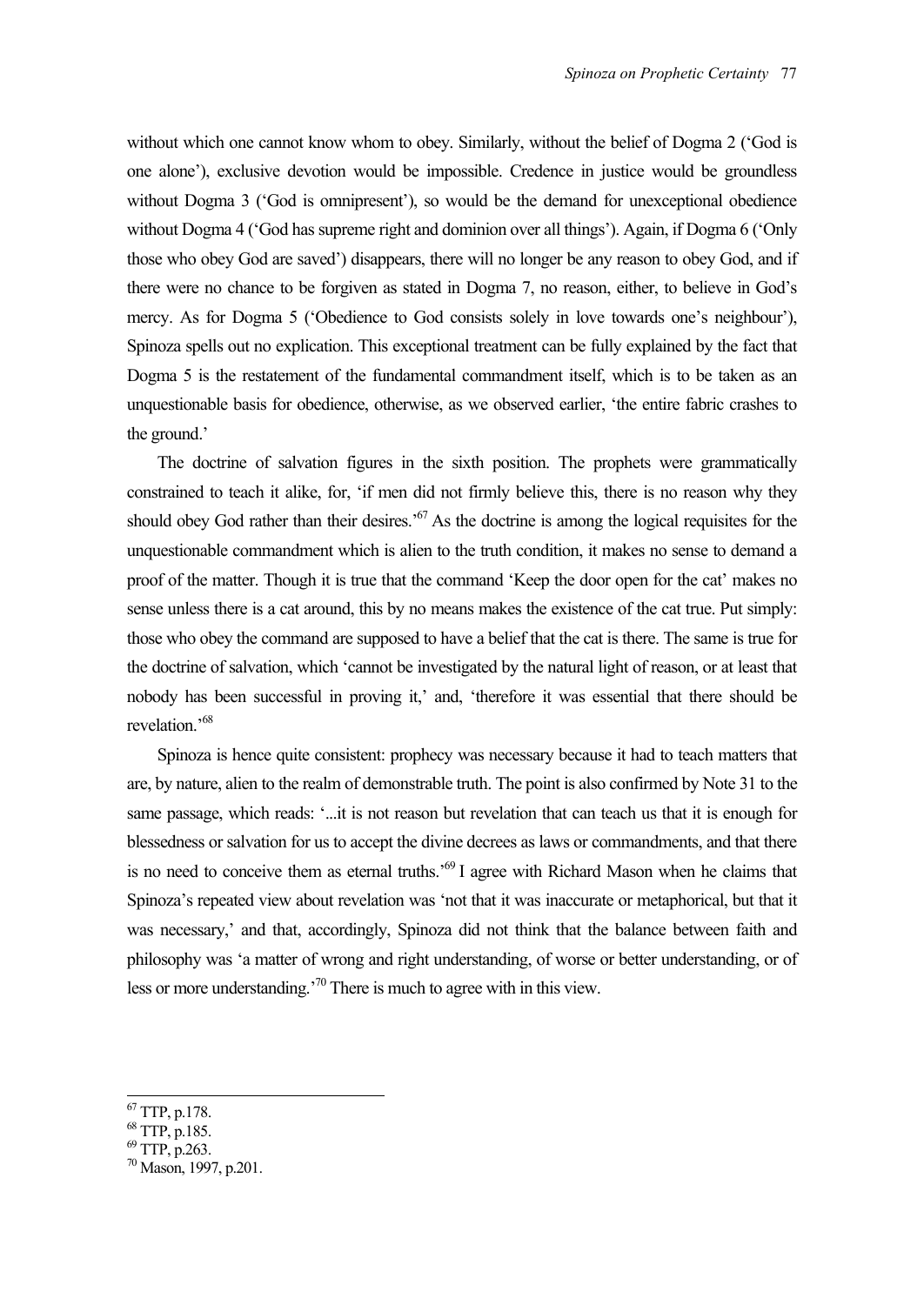#### 5 The ground for accepting the doctrine

Now that the full meaning has been elucidated it is easier to understand why 'the prophetical certainty was not a mathematical certainty, but only a moral certainty.<sup>71</sup> The prophets were certain of revelation in a manner that differed from that of perceiving a demonstrable truth. But the reason why 'we', the 'philosophical reader', should also accept the same revelation, and with similar certainty, is not immediately clear. The preceding discussion moves toward the view that Spinoza may think that the reader himself—no matter how he conceives of 'God'—should acknowledge the same grammar, insofar as he takes part in the same language game. Let us see if this holds.

Spinoza's last argument centres around the question of whether there is any sound reason for us to accept the doctrine of salvation, apart from verifiable truth conditions.

It would be folly to refuse to accept, merely on the grounds that it cannot be proved with mathematical certainty, that which is abundantly confirmed by the testimony of the prophets, that which is the source of so much comfort to those less gifted with intelligence, and of considerable advantage to the state, and which we can believe without incurring any peril or hurt. Could we live our lives wisely if we were to accept as authentic [*verum*] nothing that could conceivably be called into doubt on any principle of scepticism? Are not most of our actions in any case fraught with uncertainty and hazard?<sup>72</sup>

Spinoza is not saying that we should accept the doctrine for the sake of certain advantages. Though it is 'folly' to throw away those practical advantages together with revelation, this by no means implies that it is those advantages that make the doctrine morally certain. Those who accuse Spinoza of 'ethical Machiavellism' fail to see this point. The same holds with regard to another reason that Spinoza offers, one mentioned above, that the doctrine is abundantly confirmed by the testimony of the prophets. We will credit prophetic authority blindly unless we know the grounds for their testimony.

There may be an objection to this on the basis that Spinoza himself emphasised the 'benefit and necessity' ('*utilitas & necessitas*') of revelation.73 So he does. But we must not forget that it is its moral certainty that makes revelation beneficial and necessary, and not vice versa. This is clear from the following passage, in which Spinoza specifies the reason why he esteems Scripture and revelation so highly: 'For since we cannot perceive by the natural light that simple obedience is a way to salvation, and since only revelation teaches us that this comes about by God's singular grace, which we cannot attain by reason, it follows that Scripture has brought very great comfort to mankind.<sup> $74$ </sup> Revelation is factually necessary and beneficial because it teaches with moral certainty

- 73 TTP, p.188.
- $^{74}$  TTP, p.188.

 $71$  TTP, p.30.

<sup>72</sup> TTP, p.187.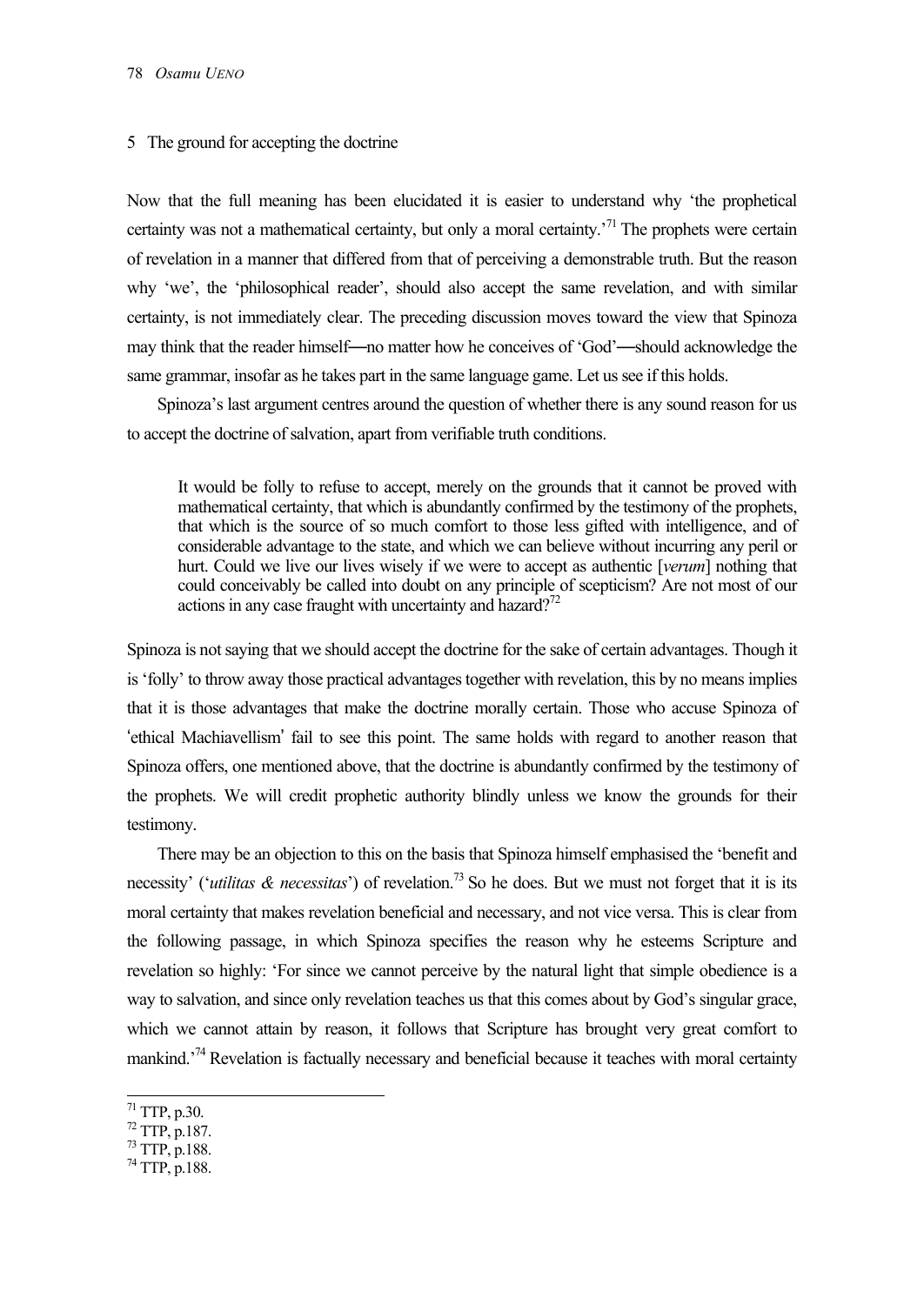things that we cannot prove by reason. Given that all men are capable of obedience, but there are only a few who acquire a virtuous disposition under the guidance of reason alone, 'did we not have the testimony of Scripture, the salvation of nearly all men would be in doubt.<sup>75</sup>

It must also be said that an appeal to practical advantage is completely alien to prophetic discourse. We can hardly imagine the prophets convincing the people of their authority by appealing to such 'Machiavellian' advantages. The point is not unimportant, for Spinoza clearly states that the foundation of our own certainty should not be different from that on which the prophets based their certainty:

So those who attempt to prove Scripture's authority by demonstrations of a mathematical order go far astray, for the authority of the Bible is dependent on the authority of the prophets, and can thus have no stronger arguments to support it than those by which the prophets of old were wont to convince the people of their authority. Indeed, our own certainty as to this authority can have no other foundation than that on which the prophets based their certainty and authority.<sup>76</sup>

And that foundation is based on the following:

Now we have shown that the certainty of the prophets rested entirely on these three factors first, a distinct and vivid imagination, second, a sign, third and most important, a heart turned to what is right and good. They based their claims on no other considerations, and so there are no other considerations by which their authority could be proved either to the people to whom they once spoke face to face, or to us to whom they speak in writing.<sup>77</sup>

The vivid imagination being an exceptional endowment of a prophet, our certainty 'can rest, and ought to rest, entirely on the other two, the sign and the doctrine they taught.<sup>78</sup> As we saw earlier, these two conditions were given to confirm the truthfulness of the prophets: had they not the 'sincere conviction' that prompted them to teach that men may achieve blessedness by obedience and faith alone, they could not have confirmed it by means of signs. So we, the readers of Scripture, can be sure that 'they were not speaking at random nor in insanity'. This is further confirmed by the fact that 'all their moral teaching is in full agreement with reason'. So, 'it is no accident that the Word of God proclaimed by the prophets agrees in all respects with the Word of God that speaks in our hearts.<sup>79</sup> Spinoza has therefore good reason to bring the reader to the same linguistic foundation on which the Jews of old stood. 'The Bible, I say, conveys to us this certainty just as well as did the living voice of the prophets to the Jews of old. For we showed...that Scripture has come down to us

l

78 TTP, p.186.

 $^{75}$  TTP, p.188.

<sup>76</sup> TTP, pp.185-186.

 $77$  TTP, p.186.

 $^{79}$  TTP, p.186.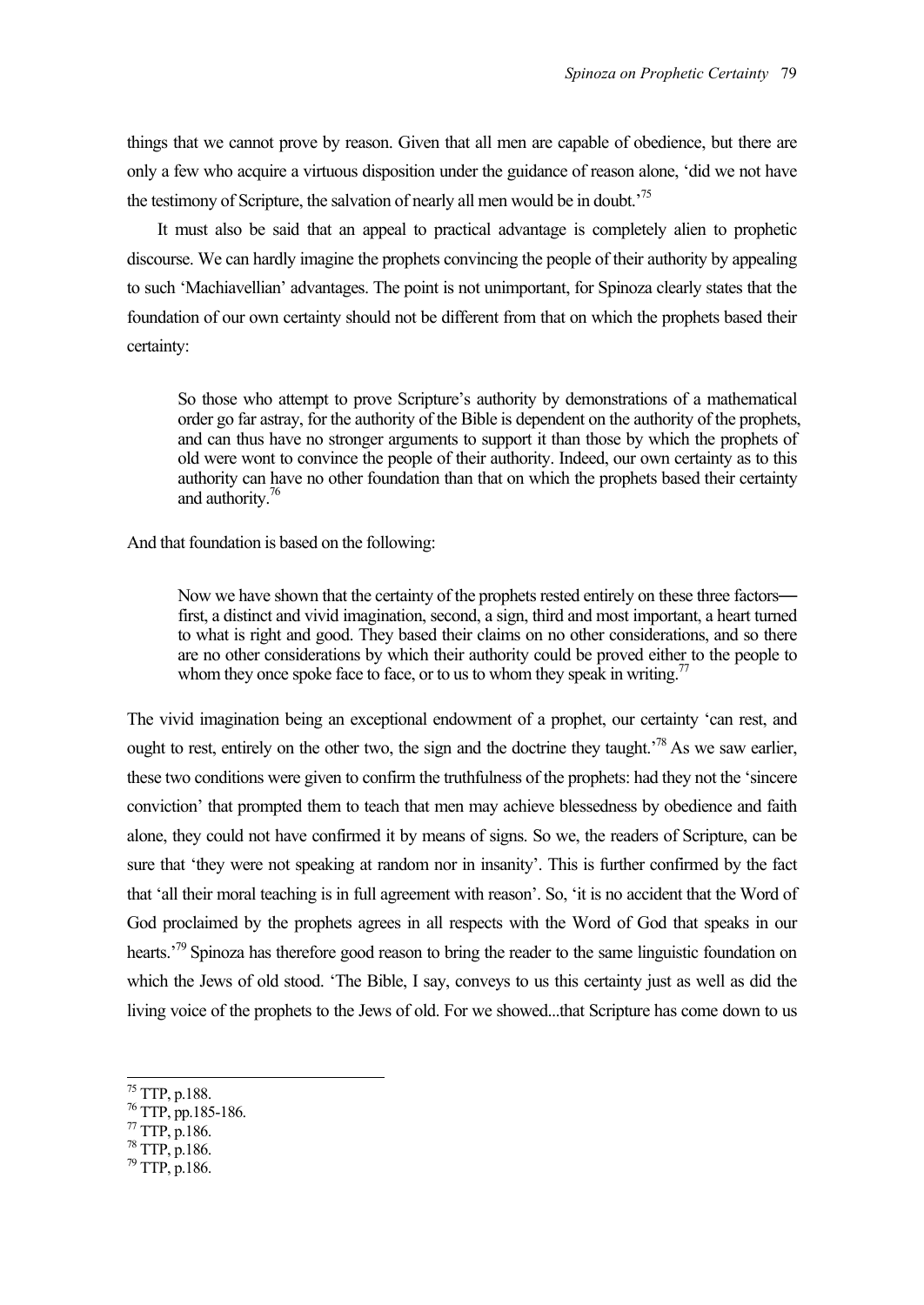uncorrupted in respect of its doctrine and its chief historical narratives.'80 It is certainly folly to reject the doctrine of salvation because of a lack of mathematical certainty, for to do that is not only to throw away the practical advantages it carries with it but also, and above all, to deny, in vain, its grammar, which we are bound by. 'Therefore,' concludes Spinoza, 'although this fundamental principle underlying all theology and Scripture cannot be demonstrated with mathematical exactitude, we yet accept it with sound judgement.<sup>81</sup>

## 6 Remaining questions

Some questions remain. Does Spinoza, arguably a non-believer, accept the doctrine? Is it not unlikely that a philosopher, once excommunicated from the synagogue of Amsterdam on a charge of denying the immortality of the soul, and one who came to be absorbed in the composition of a book on ethics in geometrical order, a book that would turn out to contain no word of 'charity' ('*Charitas*'), a philosopher, in short, reputed to be an atheist, would seriously accept the doctrine of 'salvation by simple obedience'? After all, is not this whole argument a meticulously elaborated machinery of disguise, dissimulating a destructive purpose? Leo Strauss, for example, contends that the repeated assertion that Spinoza makes, that prophecy as certain knowledge of truths surpassing the capacity of human reason is possible, is not to be held as truthful. For, 'there is no reason why a sincere believer in revealed and supra-rational teachings should declare that man has no access whatever to truth except through sense-perception and reasoning, or that reason or philosophy alone, as distinguished from revelation or theology, possesses and justly claims for itself the realm of truth, or that belief in invisible things which cannot be demonstrated by reason is simply absurd, or that what are said to be teachings "above reason" are in truth dreams or mere fictions and "by far below reason."'82 I believe this claim to be already refuted by the preceding discussions. Had he asserted revelation to be 'truths', Spinoza would have been contradicting himself by confining the realm of truth to philosophy alone. However, this is not the case. According to Spinoza, although revelation does not tell truths about what is actually the case, it nevertheless has its own grounds for being accepted. Spinoza is not contradicting himself, although he may not be 'a sincere believer'.

The same applies to the supposition that Alexandre Matheron makes in his minute analysis of '*le salut des ignorants*'. He considers as indispensable for the defence of Spinoza's intellectual integrity the supposition that Spinoza holds the doctrine of salvation as one that tells the truth. What conditions could Spinoza have in mind so that salvation would come true? Matheron's answer may

l

 $80$  TTP, p.186.

<sup>81</sup> TTP, p.187.

<sup>82</sup> Strauss, 1952, pp.169-170.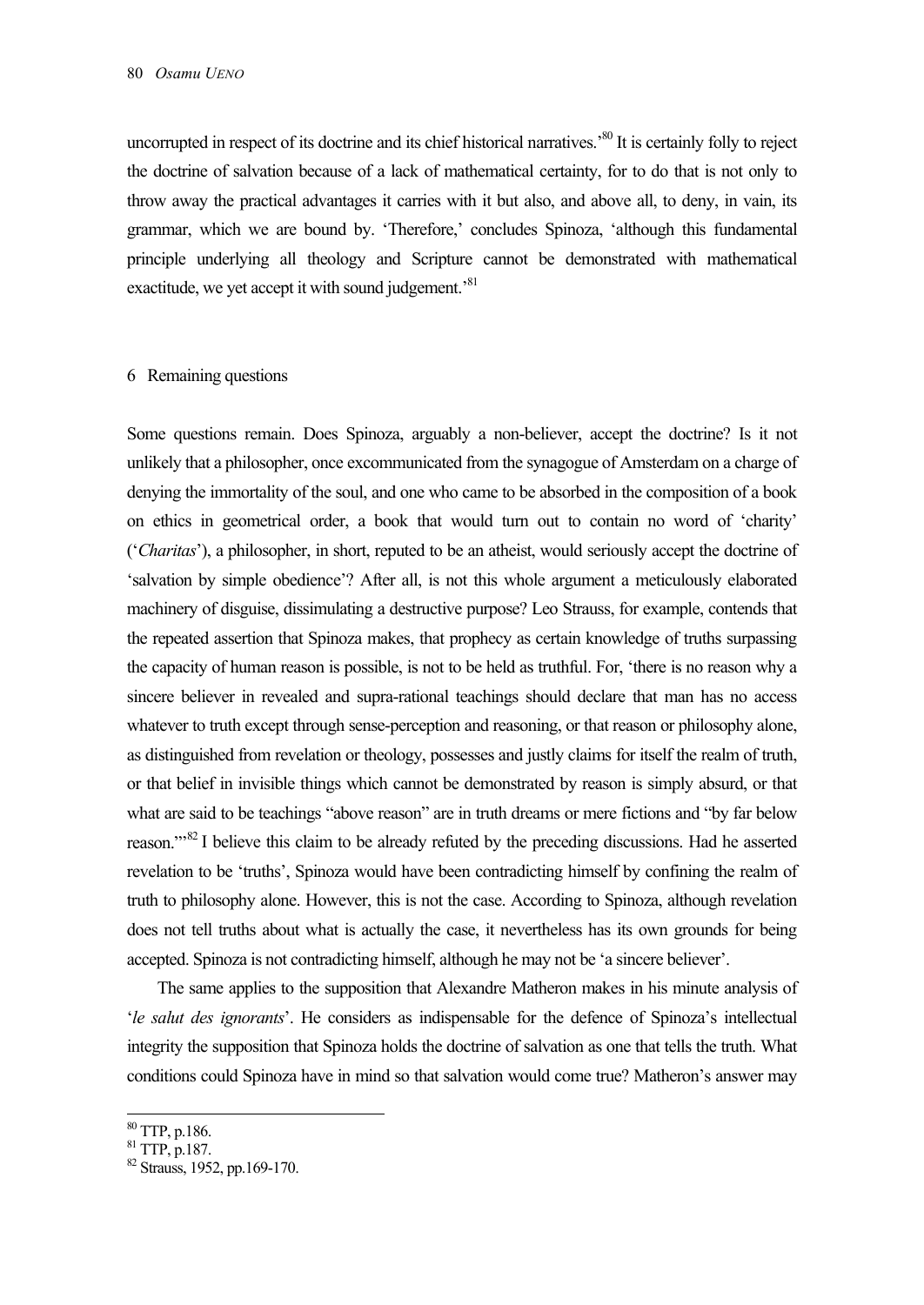sound somewhat bizarre. According to him, Spinoza had a hypothesis on reincarnation. Assuming the possibility of increased social improvement through moral obedience and, in consequence, of an enhanced intellectual improvement on the part of individuals, all those who obey God's commandment have a good chance of being reborn someday in a better future society and a better chance of becoming a philosopher and, thus, of attaining an intellectual love of God, which constitutes salvation in its genuine Spinozan sense. This hypothesis, claims Matheron, is completely compatible with Spinoza's philosophy, which supposes an eternal essence of human body. Moreover, a conversation with Tschirnhaus reported by Leibniz suggests that Spinoza probably did entertain just such an idea of transmigration. So, there is no reason to doubt that Spinoza takes the salvation of the ignorant seriously. Though it is undemonstrable to us, because of our generally limited intellect, it is not impossible, according to the Spinozan theory of imagination, that the unusually vivid imagination of the prophets could apprehend in some manner this future possibility. Their testimony is not to be denied, therefore, in Spinoza's system.<sup>83</sup>

Matheron's defence seems to reduce the question of moral certainty to that of probability, in a more or less mathematical sense. As there is a strong probability that it will rain tomorrow, so salvation in the future for those who obey is also a strong possibility. Though we cannot demonstrate it coming true necessarily, everything indicates that it is very likely, so we can be morally certain that it will happen. This solution might be destructive to Spinoza's own context. Recall that, in Spinoza's view, prophetic knowledge had nothing to do with a mechanism of possibility in the universe that would explain revealed salvation as a strong probability in the future. The prophets could well have been ignorant of such conditions, and yet certain of their doctrine. We need to remind ourselves of the fact that Spinoza never raises questions as to the possibility or impossibility of salvation throughout the *Tractatus Theologico-Politicus*. Spinoza's aim, as I have argued elsewhere, was to release faith from the devastating truth claim, which was totally alien to prophetic certainty.<sup>84</sup>

However, another question remains. There is no doubt that Spinoza himself had no need to believe the prophetic doctrine for his own salvation. It is enough to refer to the fifth part of the *Ethica*, where he states that salvation exists 'in a constant and eternal Love of God, or in God's Love for men,' and that this salvation by intellectual love is strictly confined to 'the wise'. 'The wise man, insofar as he is considered as such,' he says, 'is hardly troubled in spirit, but being, by a certain eternal necessity, conscious of himself, and of God, and of things, he never ceases to be, but always possesses true peace of mind.'85 He knows he has no need of faith, and he knows his intellectual love, or understanding of the total reality, has nothing to do with faith. In the *Tractatus Theologico-*

<sup>83</sup> Matheron, 1971, p.242, p.208, pp.227-242, pp.242-248.

<sup>&</sup>lt;sup>84</sup> On the intellectual crisis spawned by Cartesio-Cocceianism, See Israel, 1995, pp.890-892. For more discussion on Spinoza's position, see Ueno, 1997.

<sup>&</sup>lt;sup>85</sup> E 5P36S, 5P42S.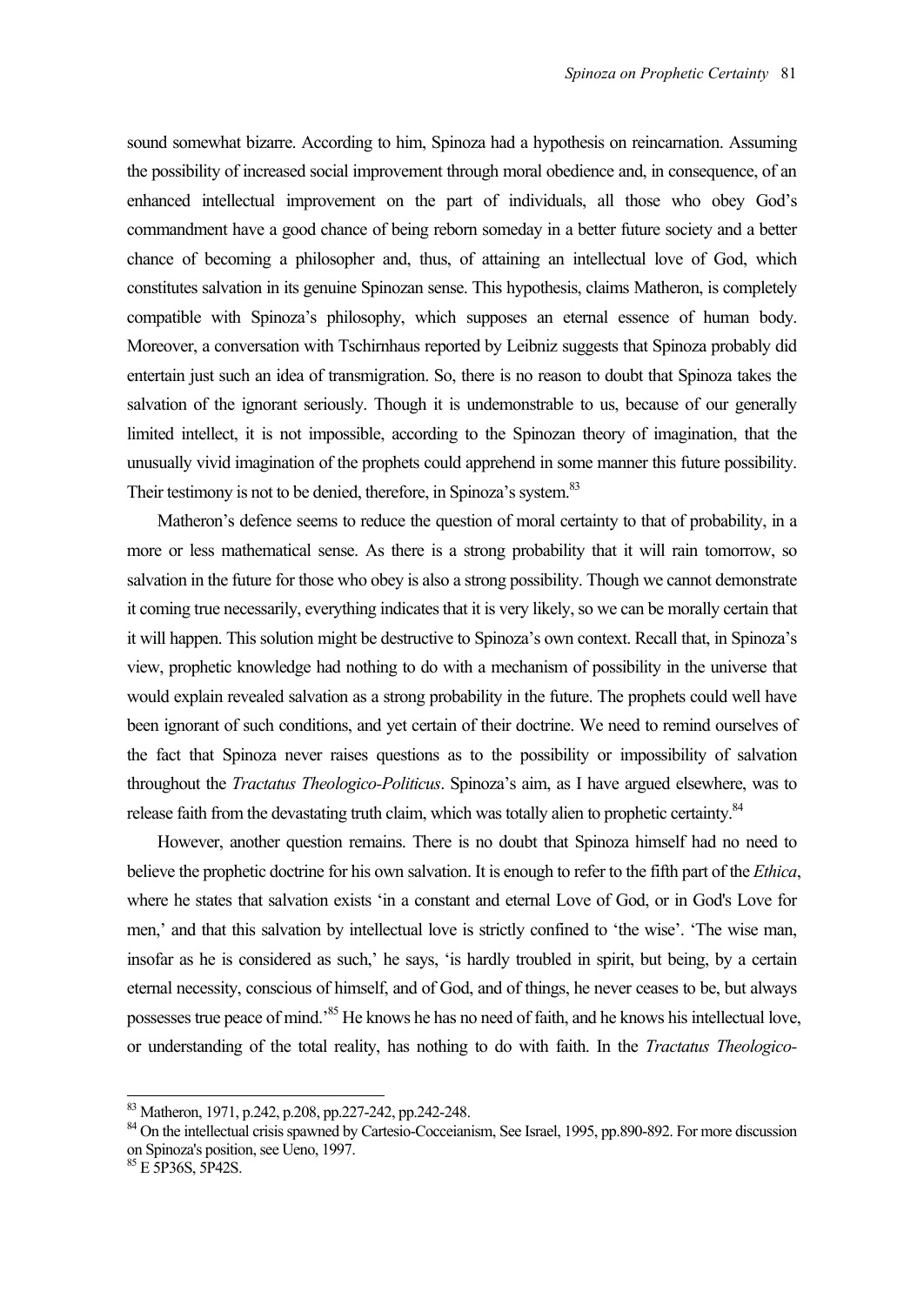*Politicus* he declares that the intellectual knowledge of God, 'which contemplates his nature as it really is in itself—a nature which men cannot imitate by a set rule of conduct nor take as their example—has no bearing on the practice of a true way of life, on faith, and on revealed religion'.<sup>86</sup> True, as he confesses at the end of the *Ethica*, the way to intellectual salvation is no easy one. But Spinoza believes that it can be found.<sup>87</sup> Why, then, should he accept the doctrine of the prophets?

That salvation by obedience has no bearing on salvation by intellectual love does not imply that the wise have good reason to reject it as false. On the contrary, the whole object of the *Tractatus Theologico-Politicus* consists in a disabling of such radical rationalism that goes against the grammar of piety. Indeed, the condition of acceptance is, according to Spinoza, universal, regardless of the quality of those who accept it; be he wise or ignorant, everyone who refers to scriptural authority 'is bound' without exception 'to accept' ('*unusquisque amplecti tenetur*') the dogmas of the universal faith<sup>88</sup>, or else he violates the grammar of piety and talks nonsense, with or without reason.

I do not deny thereby that Spinoza might have had certain '*arrière-pensées*' in making such a proposal to the 'philosophical reader'. He might have thought it helpful to neutralise his reputation of being an atheist; additionally, it may be useful for Cartesian readers to follow his example so as not to be trapped in sterile controversies. He may have thought that the moral obedience of the multitude will eventually contribute to peace in the Republic, or, as some ontological interpretations have had it<sup>89</sup>, he may have appreciated such obedience as a joyous, active human practice that forms part of the perfecting power of the Spinozan Nature-God. It is even likely that he could have explained the favourable effect of faith on human existence in terms of his theory of affect that we find in the *Ethica*. It is also very likely, as we suggested above, that he had in mind a certain physical ground the power of the multitude—as the basis for a language process. One thing, however, is certain, these 'hidden' reasons, however likely they may be, play no role in his argument justifying the foundation of 'moral certainty'. If our preceding discussion holds, the certainty with which Spinoza thinks everyone is bound to accept the doctrine is, and should be, the same for everyone who draws on scriptural authority, himself included. And this is why, I think, he calls the dogmas of faith 'universal'. However, there remains the question, What is the point in saying that a non-believer 'accepts' a doctrine of faith? Is not faith, after all, a belief in truth? Much more could be said on this question, but I leave the matter open for the moment.

 $\overline{a}$ 

88 TTP, p.174.

<sup>86</sup> TTP, p.171.

 $87$  E 5P42S.

<sup>89</sup> See, for example, Rousset, 1968, pp.218-219, 221.